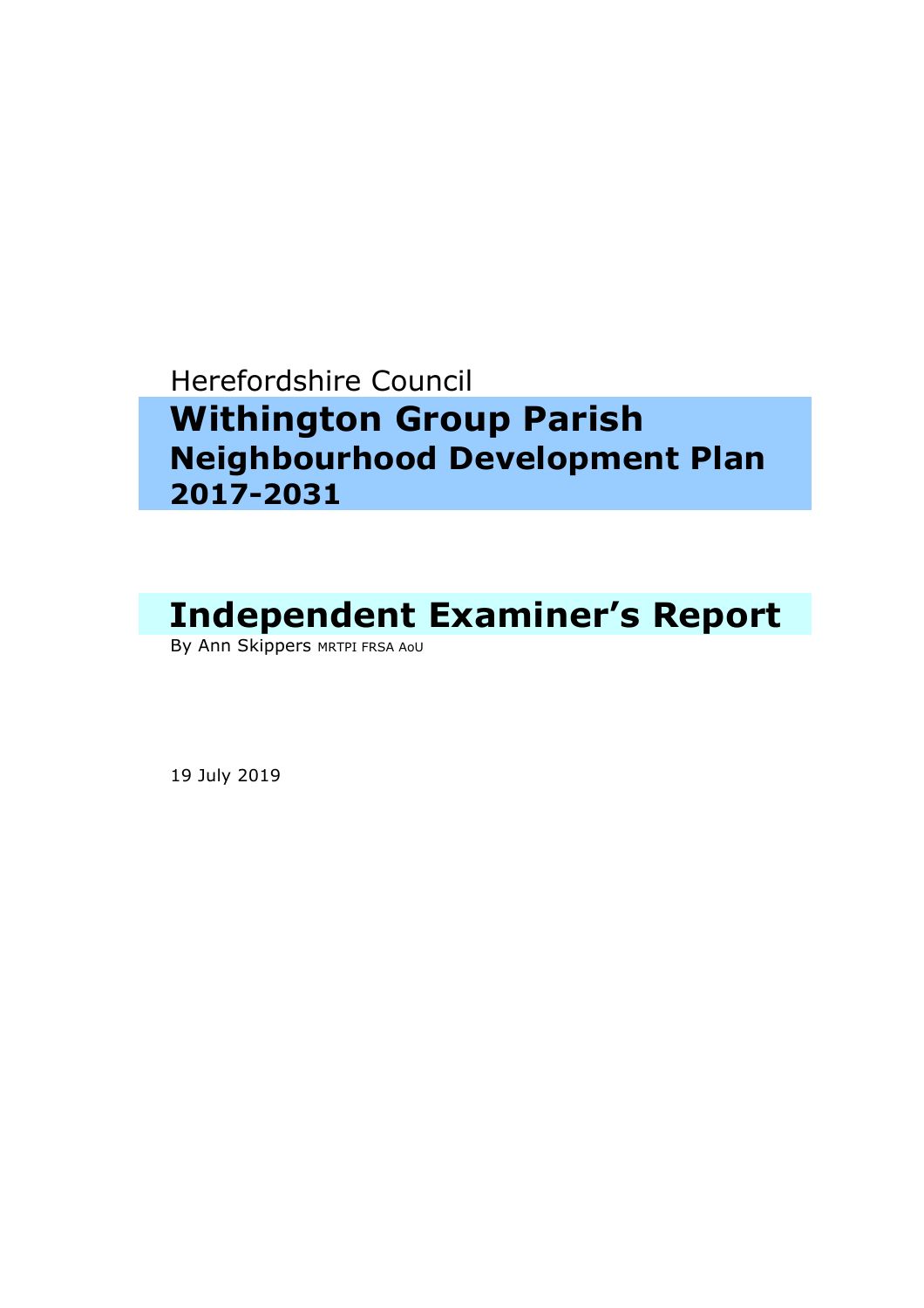#### **Contents**

|     | <b>Summary</b>                                                     | 3        |
|-----|--------------------------------------------------------------------|----------|
| 1.0 | Introduction                                                       | 4        |
| 2.0 | The role of the independent examiner                               | 4        |
| 3.0 | Neighbourhood plan preparation                                     | 6        |
| 4.0 | The examination process                                            | 7        |
| 5.0 | Compliance with matters other than the basic conditions            | 8        |
| 6.0 | The basic conditions                                               | 9        |
|     | National policy and advice                                         | 9        |
|     | Sustainable development                                            | 10       |
|     | The development plan                                               | 11       |
|     | European Union (EU) obligations                                    | 11       |
|     | European Convention on Human Rights (ECHR)                         | 13       |
| 7.0 | Detailed comments on the Plan and its policies                     | 13       |
|     | Context, The Parishes and the Villages, Vision and Objectives      | 14       |
|     | Policies for New Housing and Development                           | 15       |
|     | Policies P1, P2<br>$\overline{\phantom{a}}$                        | 16       |
|     | Policy P3                                                          | 17       |
|     | Policy P4<br>$\overline{\phantom{a}}$                              | 18       |
|     | Policy P5<br>$\overline{\phantom{a}}$                              | 19       |
|     | Policy P6<br>$\overline{\phantom{a}}$                              | 20       |
|     | Policies P7, P8<br>$\overline{\phantom{a}}$                        | 23       |
|     | Policies P9, P10, P11, P12<br>$\overline{\phantom{a}}$             | 24       |
|     | Policies P13, P14<br>$\overline{\phantom{a}}$<br>Policies P15, P16 | 25<br>26 |
|     | $\overline{\phantom{a}}$<br>Policy P17<br>$\overline{\phantom{a}}$ | 27       |
|     | Implementation, Monitoring and Review, Appendices                  | 27       |
| 8.0 | <b>Conclusions and recommendations</b>                             | 28       |
|     | <b>Appendix 1 List of key documents</b>                            | 29       |
|     | <b>Appendix 2 Note from HC</b>                                     | 30       |
|     |                                                                    |          |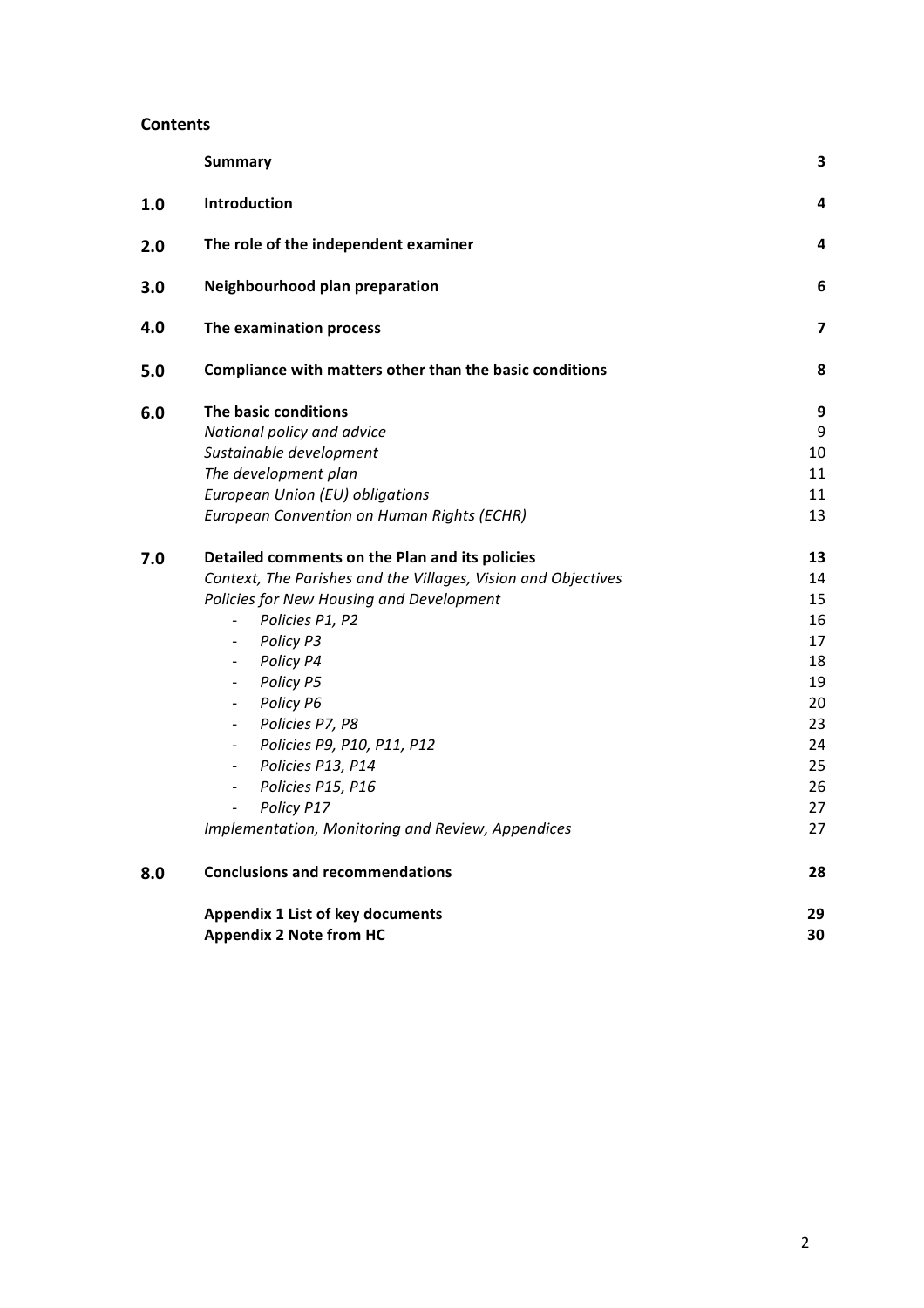#### **Summary**

I have been appointed as the independent examiner of the Withington Group Parish Neighbourhood Development Plan.

The Plan area consists of three rural Parishes with the main development in the village of Withington. The Parishes are located between 3 and 8 miles to the east/north east of Hereford and have a combined population of around 1760.

The Plan contains 17 policies. It takes an ambitious approach to the revision and definition of settlement boundaries including for the settlements of Preston Marsh, Westhide and Withington Marsh for the first time.

Whilst the Plan does not allocate any new sites for residential development that do not already have the benefit of planning permission, it contains a range of policies aimed at ensuring that any new development respects the character and special qualities of the area.

It builds on work started by a Parish Plan in 2009. It is a well-written and presented document.

It has been necessary to recommend some modifications. In the main these are intended to ensure the Plan is clear and precise and provides a practical framework for decision-making as required by national policy and guidance. My reasoning is set out in detail in this report. These do not significantly or substantially alter the intention or overall nature of the Plan.

Subject to those modifications, I have concluded that the Plan does meet the basic conditions and all the other requirements I am obliged to examine. I am therefore pleased to recommend to Herefordshire Council that the Withington Neighbourhood Development Plan can go forward to a referendum.

In considering whether the referendum area should be extended beyond the Neighbourhood Plan area I see no reason to alter or extend this area for the purpose of holding a referendum.

 Ann Skippers MRTPI Ann Skippers Planning 19 July 2019

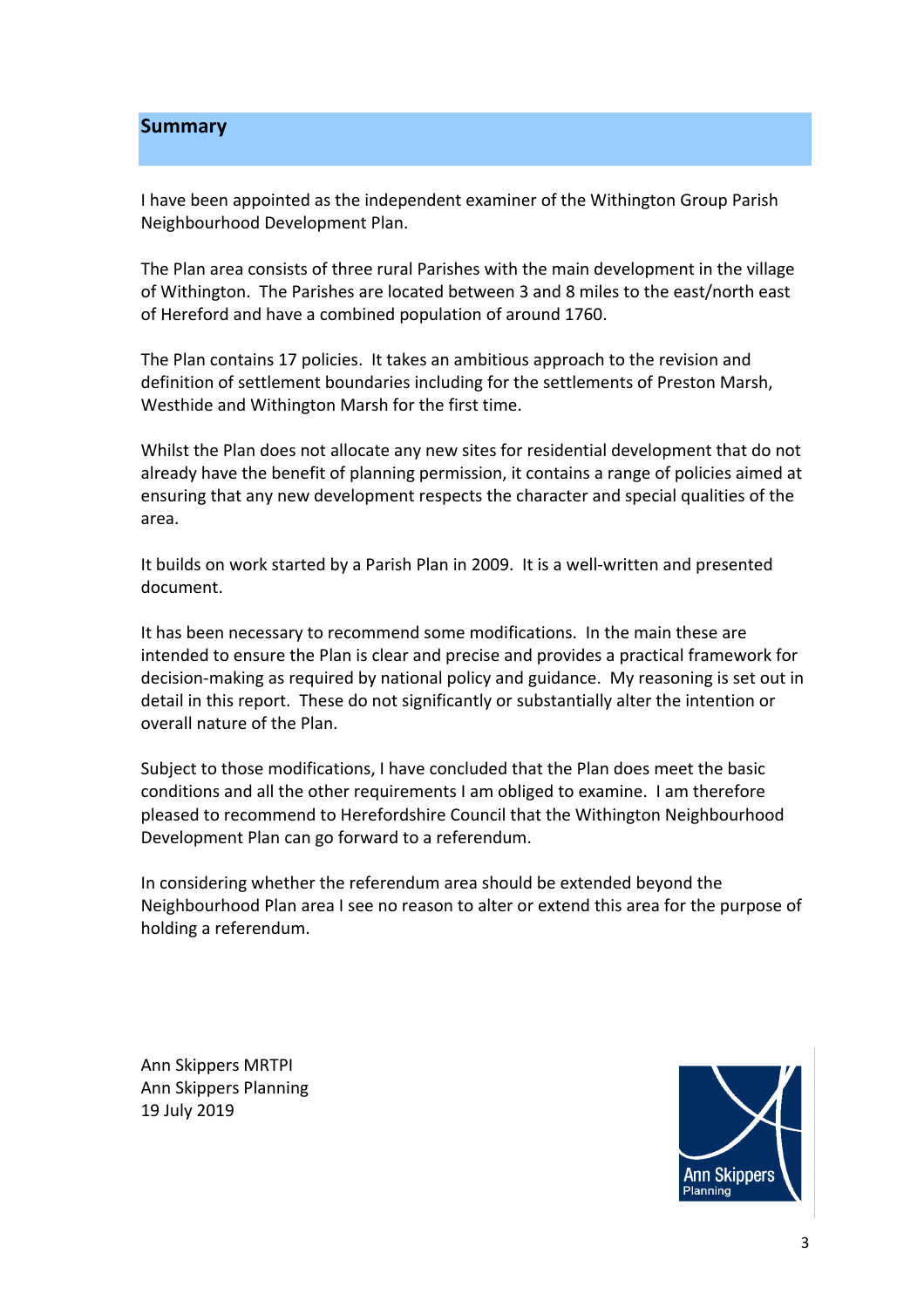## **1.0 Introduction**

This is the report of the independent examiner into the Withington Group Parish Neighbourhood Development Plan (the Plan).

The Localism Act 2011 provides a welcome opportunity for communities to shape the future of the places where they live and work and to deliver the sustainable development they need. One way of achieving this is through the production of a neighbourhood plan.

I have been appointed by Herefordshire Council (HC) with the agreement of the Group Parish Council to undertake this independent examination. I have been appointed through the Neighbourhood Planning Independent Examiner Referral Service (NPIERS).

I am independent of the qualifying body and the local authority. I have no interest in any land that may be affected by the Plan. I am a chartered town planner with over twenty-five years experience in planning and have worked in the public, private and academic sectors and am an experienced examiner of neighbourhood plans. I therefore have the appropriate qualifications and experience to carry out this independent examination.

## **2.0** The role of the independent examiner

The examiner must assess whether a neighbourhood plan meets the basic conditions and other matters set out in paragraph 8 of Schedule 4B of the Town and Country Planning Act 1990 (as amended).

The basic conditions<sup>1</sup> are:

- Having regard to national policies and advice contained in guidance issued by the Secretary of State, it is appropriate to make the neighbourhood plan
- The making of the neighbourhood plan contributes to the achievement of sustainable development
- The making of the neighbourhood plan is in general conformity with the strategic policies contained in the development plan for the area
- The making of the neighbourhood plan does not breach, and is otherwise compatible with, European Union (EU) obligations
- **•** Prescribed conditions are met in relation to the neighbourhood plan and prescribed matters have been complied with in connection with the proposal for the neighbourhood plan.

 $^1$  Set out in paragraph 8 (2) of Schedule 4B of the Town and Country Planning Act 1990 (as amended)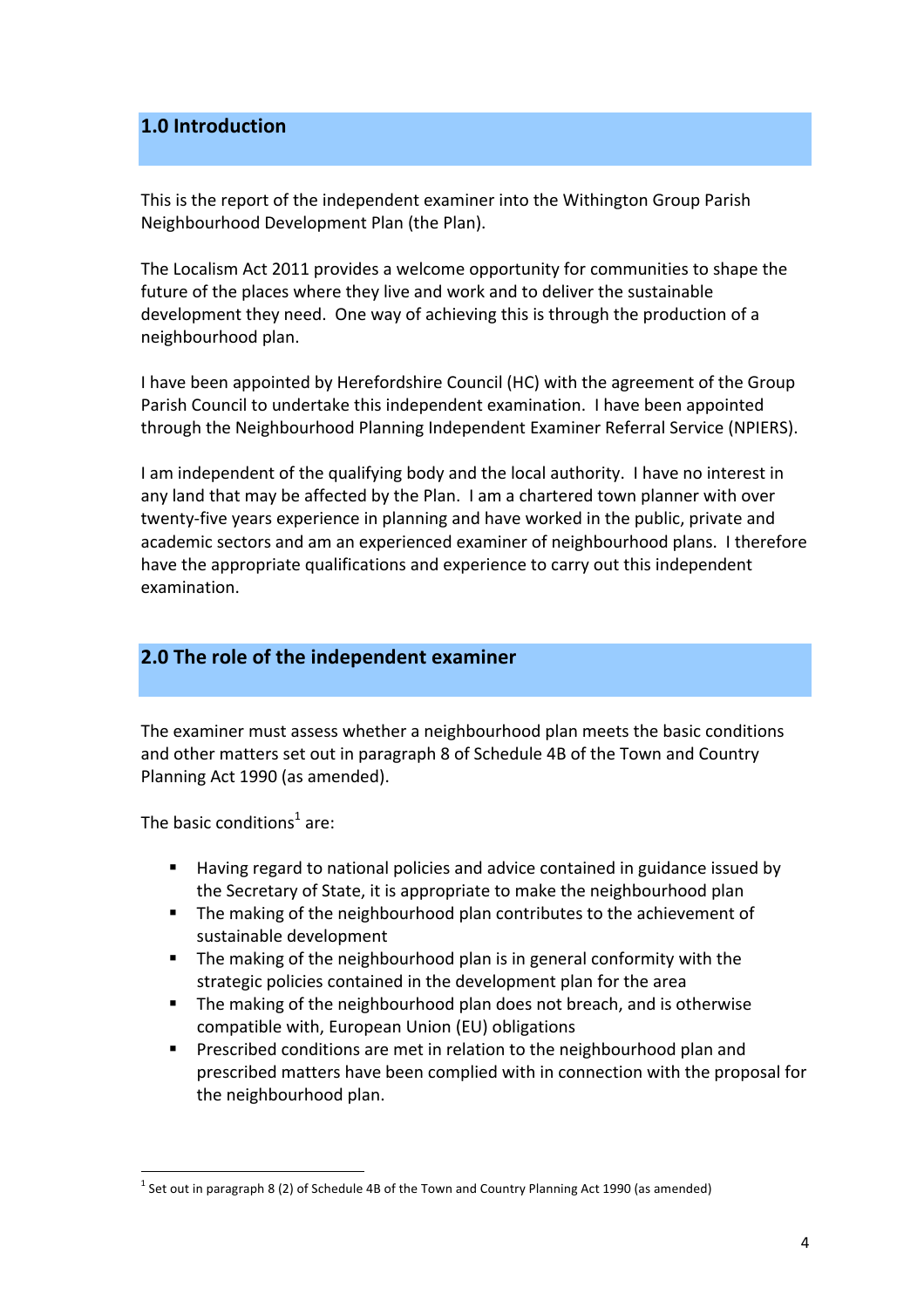Regulations 32 and 33 of the Neighbourhood Planning (General) Regulations 2012 (as amended) set out two additional basic conditions to those set out in primary legislation and referred to in the paragraph above. Only one is applicable to neighbourhood plans and was brought into effect on 28 December 2018.<sup>2</sup> It states that:

■ The making of the neighbourhood development plan does not breach the requirements of Chapter 8 of Part 6 of the Conservation of Habitats and Species Regulations 2017.

The examiner is also required to check<sup>3</sup> whether the neighbourhood plan:

- Has been prepared and submitted for examination by a qualifying body
- Has been prepared for an area that has been properly designated for such plan preparation
- Meets the requirements to i) specify the period to which it has effect; ii) not include provision about excluded development; and iii) not relate to more than one neighbourhood area and that
- Its policies relate to the development and use of land for a designated neighbourhood area.

I must also consider whether the draft neighbourhood plan is compatible with Convention rights.<sup>4</sup>

The examiner must then make one of the following recommendations:

- **The neighbourhood plan can proceed to a referendum on the basis it meets all**  the necessary legal requirements
- **•** The neighbourhood plan can proceed to a referendum subject to modifications or
- **The neighbourhood plan should not proceed to a referendum on the basis it** does not meet the necessary legal requirements.

If the plan can proceed to a referendum with or without modifications, the examiner must also consider whether the referendum area should be extended beyond the neighbourhood plan area to which it relates.

 If the plan goes forward to referendum and more than 50% of those voting vote in favour of the plan then it is made by the relevant local authority, in this case Herefordshire Council. The plan then becomes part of the 'development plan' for the area and a statutory consideration in guiding future development and in the determination of planning applications within the plan area.

<sup>&</sup>lt;sup>2</sup> Conservation of Habitats and Species and Planning (Various Amendments) (England and Wales) Regulations 2018<br><sup>3</sup> Set out in sections 38A and 38B of the Planning and Compulsory Purchase Act 2004 as amended by the Locali <sup>3</sup> Set out in sections 38A and 38B of the Planning and Compulsory Purchase Act 2004 as amended by the Localism Act  $^4$  The combined effect of the Town and Country Planning Act Schedule 4B para 8(6) and para 10 (3)(b) and the Human Rights Act 1998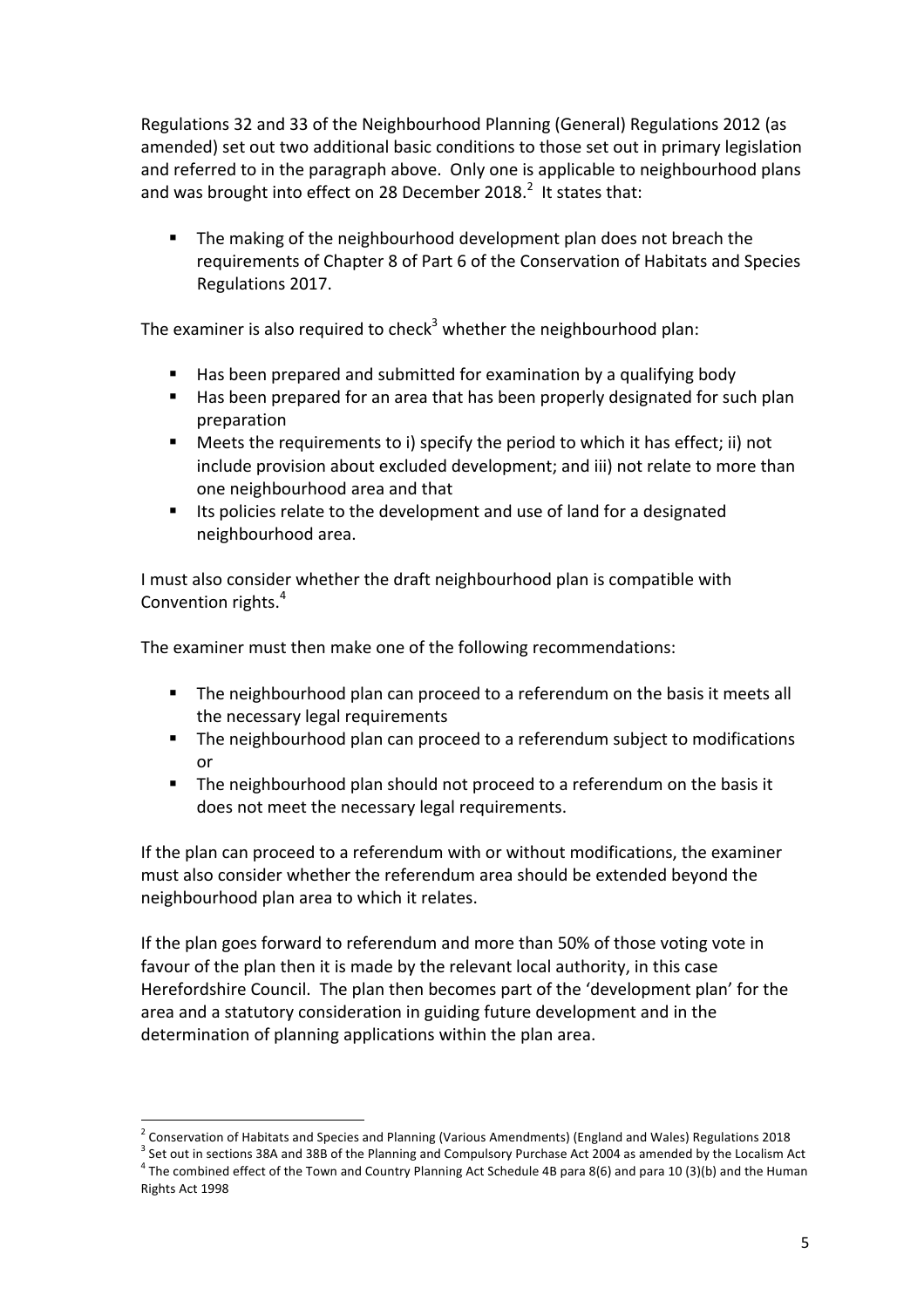## **3.0 Neighbourhood plan preparation**

A Consultation Statement has been submitted. It meets the requirements of Regulation 15(2) of the Neighbourhood Planning (General) Regulations 2012.

The catalyst for the Plan was the production of a Community Led Plan in 2009. This previous engagement and evidence gathered provided a firm foundation for the Plan. Work on the Plan began in 2013 with the Plan area approved and a Steering Group established. Early publicity included open day events and flyers and articles.

Throughout the process there has been a dedicated section on the Group Parish website, regular items at Parish Council meetings, regular articles in the Withington News delivered to all households in the Parish and flyers and banners advertising progress and events.

Engagement with the local school included a competition to design a logo which is used on the front cover of the Consultation Statement and on Facebook amongst other things.

 A questionnaire was delivered to every household and business in June 2014. Results were presented at a Parish Council meeting and helped to formulate draft policy options. An open event was held in January 2015 alongside Facebook and articles to publicise the results and offer options.

 In 2015, work paused on the Plan until the Core Strategy was adopted in 2016. Discussions were held about the merits of continuing with the Plan.

In late 2017, an event was held to receive feedback on the draft Plan. Events were held in January 2018.

Pre-submission consultation was held between 18 June - 30 July 2018. As well as being available online, the Plan was available on request from the Parish Clerk.

Submission (regulation 16) consultation was held between 17 December 2018 - 11 February 2019.

I consider that the consultation and engagement carried out is satisfactory.

The Regulation 16 stage resulted in 13 representations. I have considered all of the representations and taken them into account in preparing my report.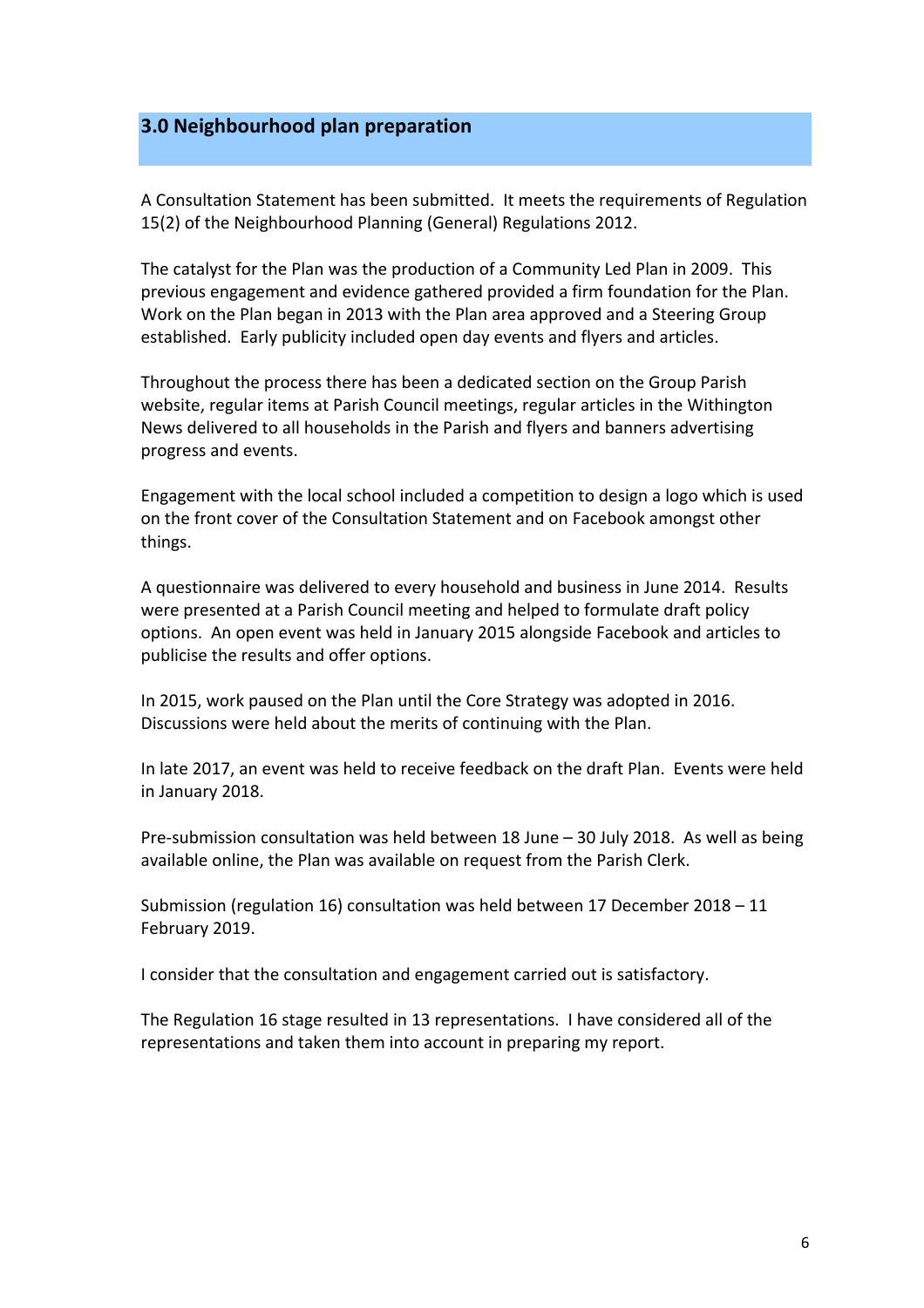### **4.0 The examination process**

I have set out my remit earlier in this report. It is useful to bear in mind that the examiner's role is limited to testing whether or not the submitted neighbourhood plan meets the basic conditions and other matters set out in paragraph 8 of Schedule 4B to the Town and Country Planning Act 1990 (as amended).<sup>5</sup> PPG confirms that the examiner is not testing the soundness of a neighbourhood plan or examining other material considerations.<sup>6</sup> Where I find that policies do meet the basic conditions, it is not necessary for me to consider if further amendments or additions are required.

PPG<sup>7</sup> explains that it is expected that the examination will not include a public hearing. Rather the examiner should reach a view by considering written representations. Where an examiner considers it necessary to ensure adequate examination of an issue or to ensure a person has a fair chance to put a case, then a hearing must be held.<sup>8</sup>

After consideration of all the documentation, I decided that it was not necessary to hold a hearing.

Last year NPIERS published guidance to service users and examiners. Amongst other matters, the guidance indicates that the qualifying body will normally be given an opportunity to comment upon any representations made by other parties at the Regulation 16 consultation stage should they wish to do so. There is no obligation for a qualifying body to make any comments; it is only if they wish to do so. The Group Parish Council sent comments and I have taken these into account.

I am very grateful to everyone for ensuring that the examination has run smoothly.

I made an unaccompanied site visit to familiarise myself with the Plan area on 25 May 2019.

Where modifications are recommended they appear in **bold text**. Where I have suggested specific changes to the wording of the policies or new wording these appear in *bold italics*. 

As a result of some modifications consequential amendments may be required. These can include changing section headings, amending the contents page, renumbering paragraphs or pages, ensuring that supporting appendices and other documents align with the final version of the Plan and so on.

I regard these as primarily matters of final presentation and do not specifically refer to such modifications, but have an expectation that a common sense approach will be

 <sup>5</sup> PPG para 055 ref id 41-055-20180222<br><sup>6</sup> Ibid

 $<sup>6</sup>$  Ibid</sup>

 $^7$  Ibid para 056 ref id 41-056-20180222<br> $^8$  Ibid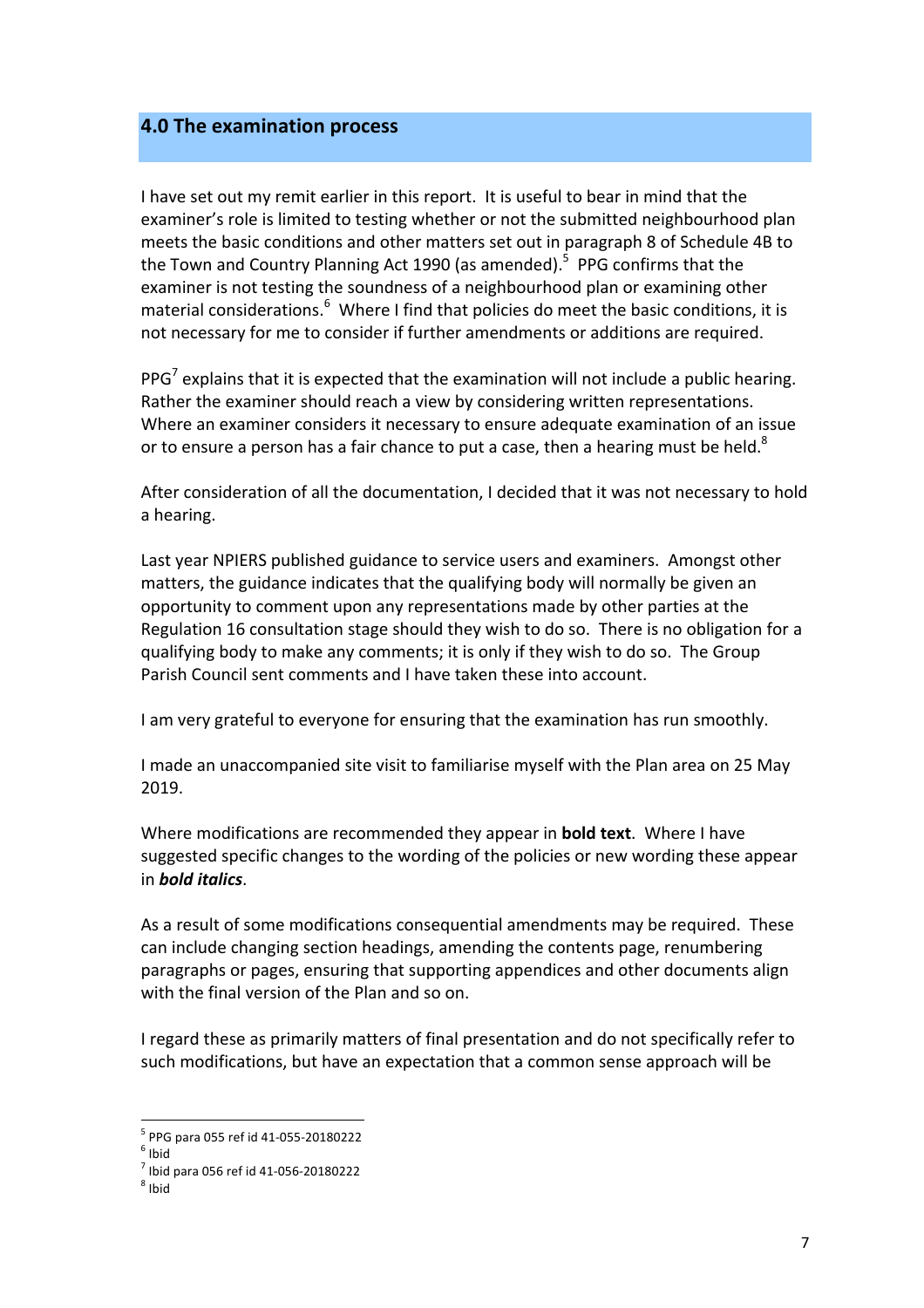taken and any such necessary editing carried out and the Plan's presentation made consistent.

## **5.0 Compliance with matters other than the basic conditions**

I now check the various matters set out in section 2.0 of this report.

## **Qualifying body**

Withington Group Parish Council is the qualifying body able to lead preparation of a neighbourhood plan. This requirement is satisfactorily met.

#### **Plan area**

The Plan area is the whole of the Group Parish area which consists of the three Parishes of Withington, Preston Wynne and Westhide. The area is shown on Map 1 on page 4 of the Plan. HC approved the designation of the area on 12 July 2013. The Plan relates to this area and does not relate to more than one neighbourhood area and therefore complies with these requirements.

#### **Plan period**

The Plan period is variously indicated in the Plan as  $2017 - 2031$  (page 2) or  $2011 - 2031$ (page 4). The Basic Conditions Statement also indicates 2017 - 2031 and I consider it would be helpful for the dates to align with the time period for the Core Strategy. This means that some consequential amendments will be required to, for example the foreword.

- **P** Amend the dates of the Plan period to "2011 2031"
- Ensure that the Plan period is consistent throughout the documents

#### **Excluded development**

The Plan does not include policies that relate to any of the categories of excluded development and therefore meets this requirement. This is also helpfully confirmed in the Basic Conditions Statement.

#### **Development and use of land**

Policies in neighbourhood plans must relate to the development and use of land. Sometimes neighbourhood plans contain aspirational policies or projects that signal the community's priorities for the future of their local area, but are not related to the development and use of land. If I consider a policy or proposal to fall within this category, I will recommend it be clearly differentiated. This is because wider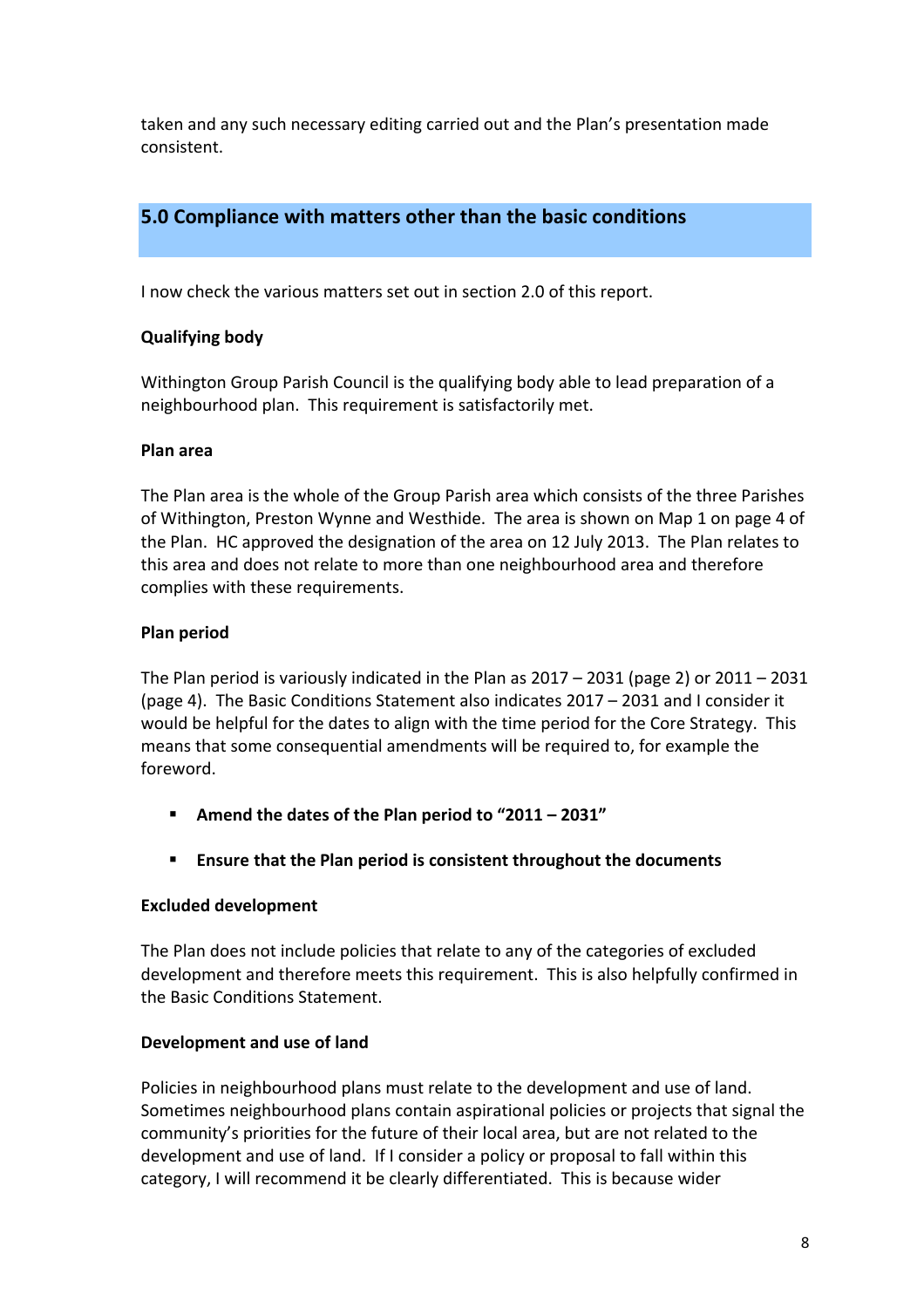community aspirations than those relating to development and use of land can be included in a neighbourhood plan, but actions dealing with non-land use matters should be clearly identifiable.<sup>9</sup>

## **6.0 The basic conditions**

#### **Regard to national policy and advice**

The Government published a National Planning Policy Framework (NPPF) in 2012. On 24 July 2018, a revised NPPF was published. On 19 February 2019, the revised NPPF was updated and replaces the previous NPPF published in March 2012 and revised last July.

Paragraph 214 in Annex 1 of that document explains that:

 "The policies in the previous Framework published in March 2012 will apply for the purpose of examining plans, where those plans are submitted on or before 24 January 2019. Where such plans are withdrawn or otherwise do not proceed to become part of the development plan, the policies contained in this Framework will apply to any subsequent plan produced for the area concerned."

Footnote 69 explains that for neighbourhood plans "submission" means where a qualifying body submits a plan proposal to the local planning authority in accordance with regulation 15 of the Neighbourhood Planning (General) Regulations 2012.

It is therefore clear that it is the previous NPPF published in 2012 that is relevant to this particular examination.

Any references to the NPPF in this report refer to the NPPF published in 2012 unless otherwise stated.

The NPPF is the main document that sets out national planning policy. In particular it explains that the application of the presumption in favour of sustainable development will mean that neighbourhood plans should support the strategic development needs set out in Local Plans, plan positively to support local development, shaping and directing development that is outside the strategic elements of the Local Plan and identify opportunities to use Neighbourhood Development Orders to enable developments that are consistent with the neighbourhood plan to proceed.<sup>10</sup>

The NPPF also makes it clear that neighbourhood plans should be aligned with the strategic needs and priorities of the wider local area. In other words neighbourhood plans must be in general conformity with the strategic policies of the Local Plan. They

 <sup>9</sup> PPG para 004 ref id 41-004-20170728<br><sup>10</sup> NPPF paras 14, 16

 $10$  NPPF paras 14.16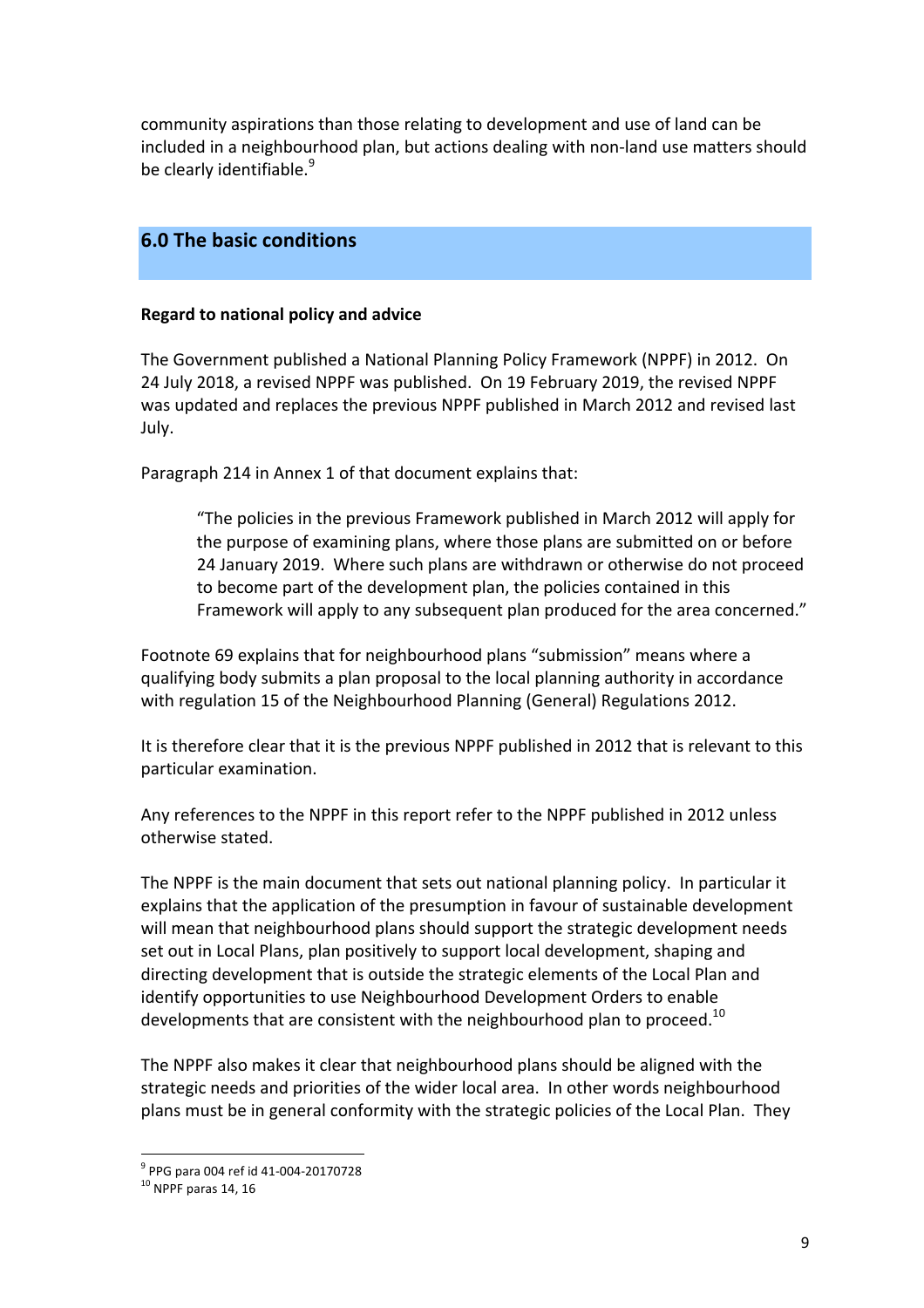cannot promote less development than that set out in the Local Plan or undermine its strategic policies.<sup>11</sup>

The NPPF indicates that plans should provide a practical framework within which decisions on planning applications can be made with a high degree of predictability and efficiency.<sup>12</sup>

On 6 March 2014, the Government published a suite of planning guidance referred to as Planning Practice Guidance (PPG). This is an online resource available at www.gov.uk/government/collections/planning-practice-guidance which is regularly updated. The planning guidance contains a wealth of information relating to neighbourhood planning. I have also had regard to PPG in preparing this report.

PPG indicates that a policy should be clear and unambiguous<sup>13</sup> to enable a decision maker to apply it consistently and with confidence when determining planning applications. The guidance advises that policies should be concise, precise and supported by appropriate evidence, reflecting and responding to both the planning context and the characteristics of the area. $^{14}$ 

PPG states there is no 'tick box' list of evidence required, but proportionate, robust evidence should support the choices made and the approach taken.<sup>15</sup> It continues that the evidence should be drawn upon to explain succinctly the intention and rationale of the policies. $^{16}$ 

Whilst this has formed part of my own assessment, a table in the Basic Conditions Statement<sup>17</sup> sets out how the Plan aligns with the core planning principles of the NPPF alongside other tables which go into more detail.

#### Contribute to the achievement of sustainable development

A qualifying body must demonstrate how the making of a neighbourhood plan would contribute to the achievement of sustainable development. The NPPF as a whole<sup>18</sup> constitutes the Government's view of what sustainable development means in practice for planning. The Framework explains that there are three dimensions to sustainable development: economic, social and environmental.<sup>19</sup>

Whilst this has formed part of my own assessment, the Basic Conditions Statement contains a series of tables which explains how the Plan aligns with each of the three components of sustainable development outlined in the NPPF.

 $12$  Ibid para 17

<sup>&</sup>lt;sup>13</sup> PPG para 041 ref id 41-041-20140306

<sup>&</sup>lt;sup>14</sup> Ibid<br><sup>15</sup> Ibid para 040 ref id 41-040-20160211

 $16$  Ibid

<sup>&</sup>lt;sup>17</sup> Basic Conditions Statement page 4

<sup>&</sup>lt;sup>11</sup> NPPF para 184<br><sup>12</sup> Ibid para 17<br><sup>13</sup> PPG para 041 ref id 41-041-20140306<br><sup>14</sup> Ibid<br><sup>15</sup> Ibid<br><sup>17</sup> Basic Conditions Statement page 4<br><sup>17</sup> Basic Conditions Statement page 4<br><sup>18</sup> NPPF para 6 which indicates paras 18 – 2 sustainable development means in practice<br><sup>19</sup> Ibid para 7

<sup>&</sup>lt;sup>19</sup> Ibid para 7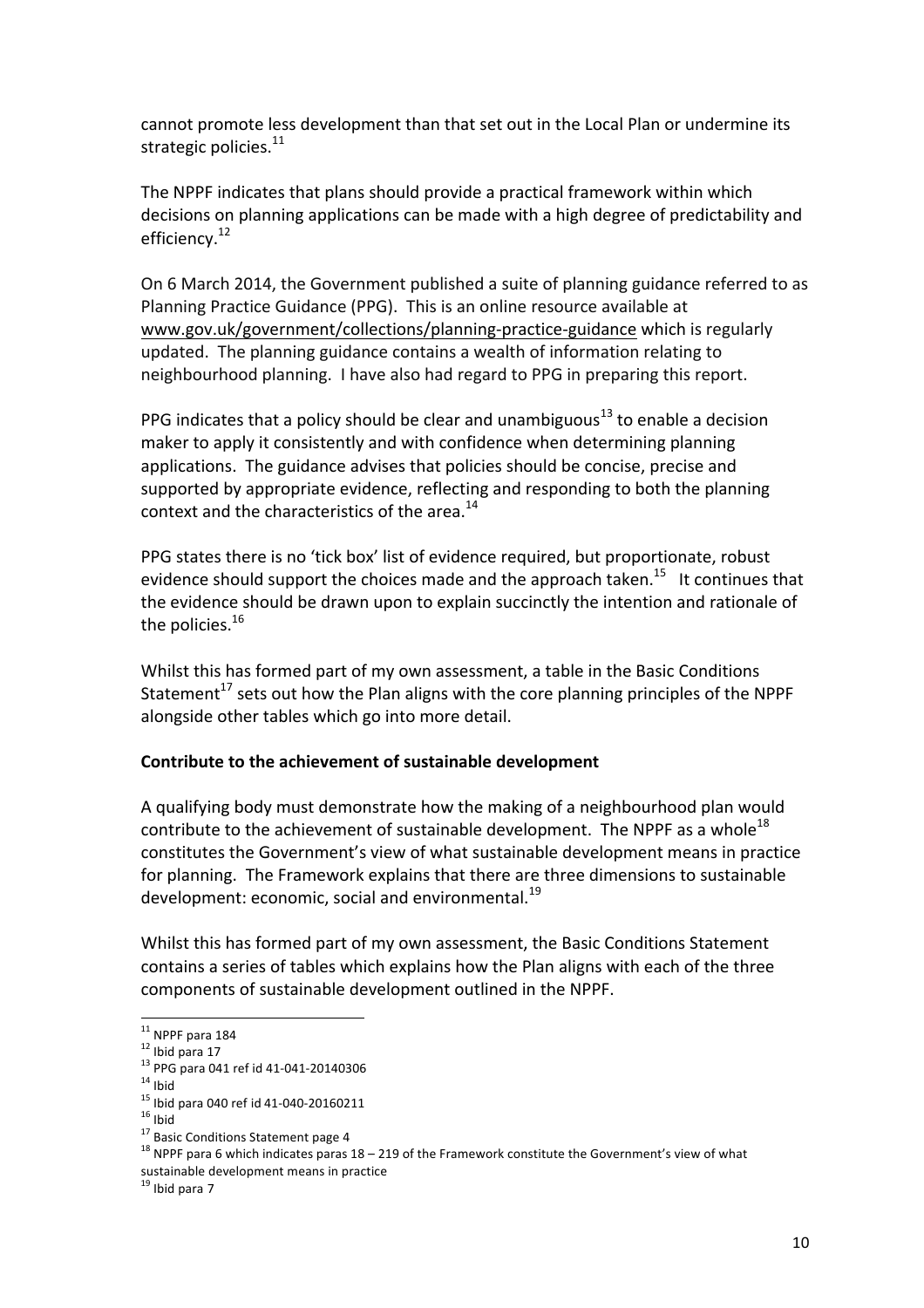## General conformity with the strategic policies in the development plan

The development plan consists of the Herefordshire Local Plan Core Strategy 2011  $-$ 2031 (CS) which was adopted on 16 October 2015 and various other documents including the saved policies of the Unitary Development Plan (UDP) (found in Appendix 1 of the CS). I have taken all the CS policies to be 'strategic'.

Whilst this has formed part of my own assessment, the Basic Conditions Statement offers an assessment of how each Plan policy generally conforms to the relevant CS policies.

## **European Union Obligations**

A neighbourhood plan must be compatible with European Union (EU) obligations, as incorporated into United Kingdom law, in order to be legally compliant. A number of EU obligations may be of relevance including Directives 2001/42/EC (Strategic Environmental Assessment), 2011/92/EU (Environmental Impact Assessment), 92/43/EEC (Habitats), 2009/147/EC (Wild Birds), 2008/98/EC (Waste), 2008/50/EC (Air Quality) and 2000/60/EC (Water).

PPG<sup>20</sup> confirms that it is the responsibility of the local planning authority, in this case HC, to ensure that all the regulations appropriate to the nature and scope of the draft neighbourhood plan have been met. It is HC who must decide whether the draft plan is compatible with EU obligations when it takes the decision on whether the plan should proceed to referendum and when it takes the decision on whether or not to make the plan.

## *Strategic Environmental Assessment*

Directive 2001/42/EC on the assessment of the effects of certain plans and programmes on the environment is relevant. Its purpose is to provide a high level of protection of the environment by incorporating environmental considerations into the process of preparing plans and programmes. This Directive is commonly referred to as the Strategic Environment Assessment (SEA) Directive. The Directive is transposed into UK law through the Environmental Assessment of Plans and Programmes Regulations 2004 (EAPPR).

An Environmental Report (ER) dated November 2018 has been submitted as the initial screening assessment of June 2013 indicated a SEA was needed.

The ER confirms that a Scoping Report dated October 2014 was prepared and sent to the statutory consultees from 14 July - 18 August 2014. Natural England and Historic England responded.

 <sup>20</sup> PPG para 031 ref id 11-031-20150209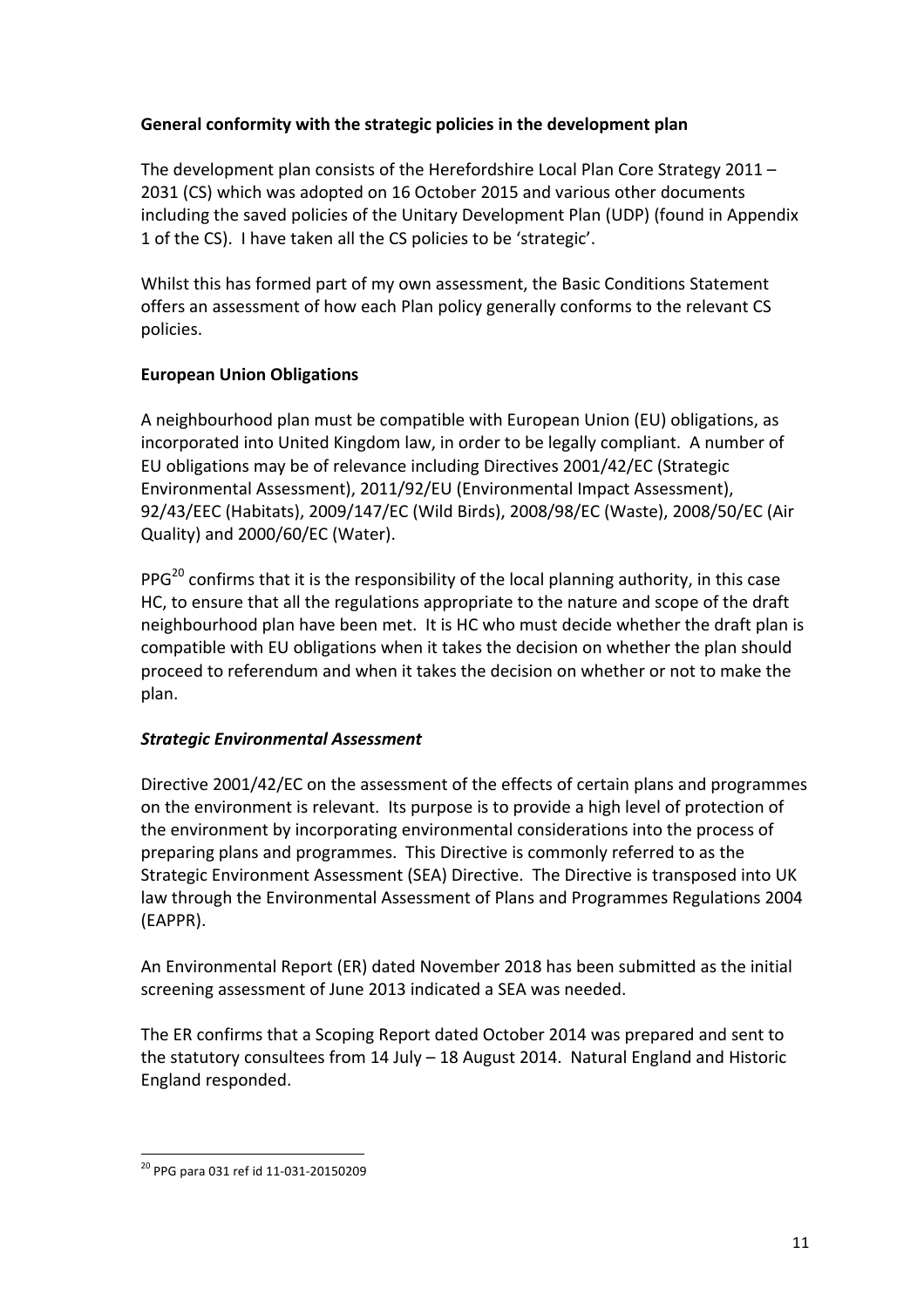A draft ER underwent a period of consultation alongside the pre-submission version of the Plan.

Following the Regulation 14 stage, changes were made to the Plan. The ER of November 2018 includes a review of the revisions.

The ER concludes that the Plan "...is in general conformity with both national planning policy...and strategic policies...It also does not propose any growth that would be over and above the growth prescribed by strategic policies...".<sup>21</sup> It was published for consultation alongside the submission version of the Plan.

 HC will monitor the outcomes from the Plan's policies annually.

The ER is a comprehensive document that has dealt with the issues appropriately for the content and level of detail in the Plan. This in line with PPG advice which confirms the SEA does not have to be done in any more detail or using more resources than is considered to be appropriate for the content and level of detail in the Plan.<sup>22</sup> In my view, it has been prepared in accordance with Regulation 12 of the Regulations.

Therefore EU obligations in respect of SEA have been satisfied.

## *Habitats Regulations Assessment*

 Directive 92/43/EEC on the conservation of natural habitats, commonly referred to as the Habitats Directive, is also of relevance to this examination. A Habitats Regulations Assessment (HRA) identifies whether a plan is likely to have a significant effect on a European site, either alone or in combination with other plans or projects.<sup>23</sup> The assessment determines whether significant effects on a European site can be ruled out on the basis of objective information.

A HRA dated November 2018 has been submitted. This explains that an initial screening undertaken in June 2013 concluded that a full HRA screening would be needed. This was because the River Wye (including the River Lugg) Special Area of Conservation (SAC) is within the River Lugg catchment area.

A HRA of May 2018 was undertaken. This concluded that there would be no likely significant effects on the SAC.

In the light of CJEU cases and the changes to the Plan between Regulation 14 and 16 stages, the HRA Screening Assessment of November 2018 has been undertaken to see if the conclusions of the earlier HRA report remain valid. It concluded that the Plan "will not have a likely significant effect on the River Wye SAC". This related both to alone and in combination effects.

id <sup>21</sup> ER Non-technical summary<br><sup>22</sup> PPG para 030 ref id 11-030-20150209<br><sup>23</sup> Ibid para 047 ref id 11-047-20150209

 $^{23}$  Ibid para 047 ref id 11-047-20150209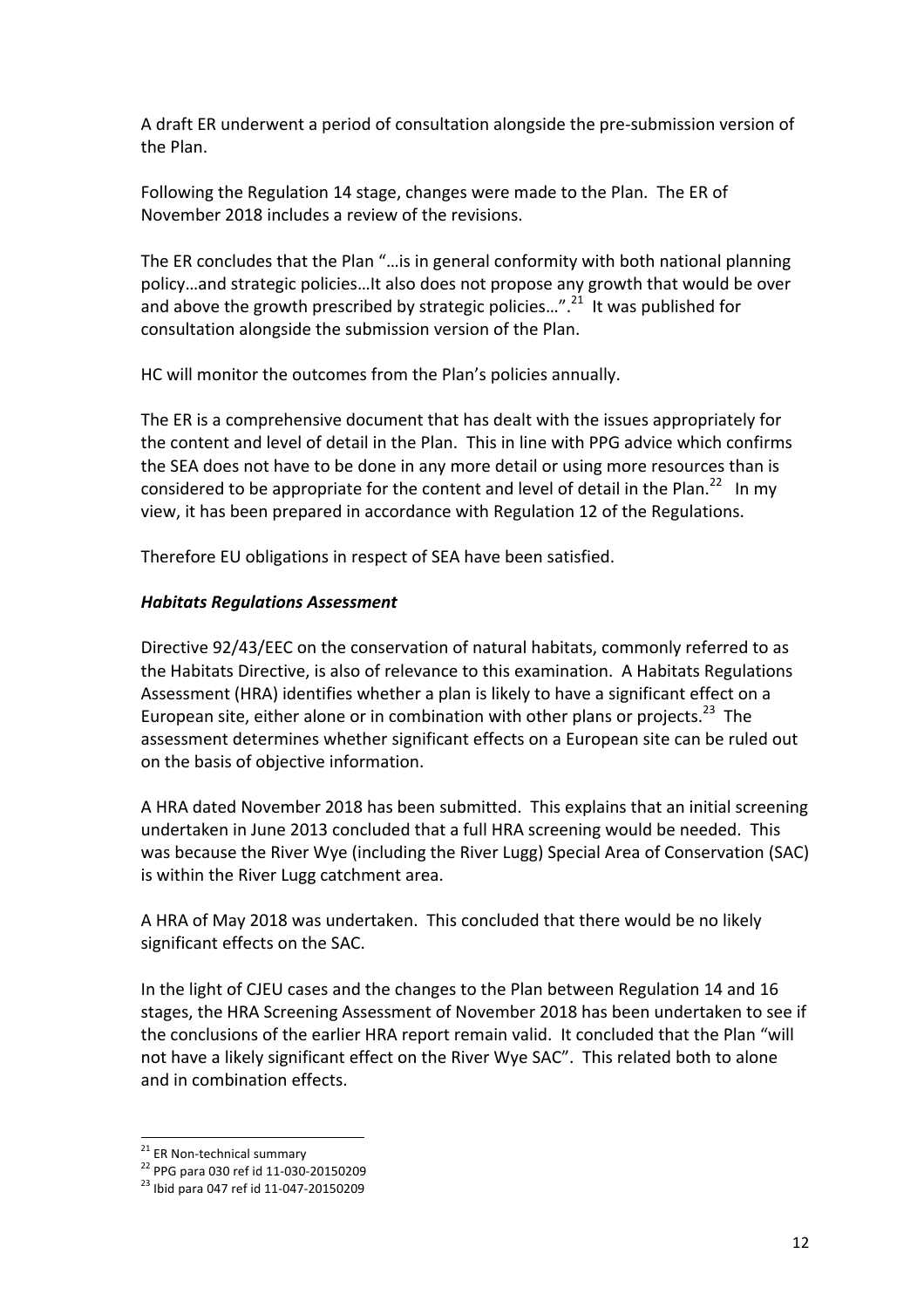On 28 December 2018, the basic condition prescribed in Regulation 32 and Schedule 2 (Habitats) of the Neighbourhood Planning (General) Regulations 2012 (as amended) was substituted by a new basic condition brought into force by the Conservation of Habitats and Species and Planning (Various Amendments) (England and Wales) Regulations 2018.

HC produced a note regarding the new basic condition dated 15 January 2019. This is attached as Appendix 2.

 Given the nature and characteristics of the SAC concerned and the nature and contents of this Plan, I consider that the requisite requirements have been met and that the prescribed basic condition is complied with.

National guidance establishes that the ultimate responsibility for determining whether a plan meets EU obligations lies with the local planning authority.<sup>24</sup> In undertaking a great deal of work on HRA, HC has considered the compatibility of the Plan in regard to EU obligations and does not raise any concerns in this regard.

## **European Convention on Human Rights (ECHR)**

The Basic Conditions Statement contains a statement in relation to human rights. There is nothing in the Plan that leads me to conclude there is any breach of the fundamental rights and freedoms guaranteed under the ECHR or that the Plan is otherwise incompatible with it or does not comply with the Human Rights Act 1998.

## **7.0 Detailed comments on the Plan and its policies**

In this section I consider the Plan and its policies against the basic conditions. Where modifications are recommended they appear in **bold text**. As a reminder, where I suggest specific changes to the wording of the policies or new wording these appear in *bold italics*.

The Plan is presented very well and very clearly. It contains 17 policies. It starts with a foreword and useful table of contents.

Unfortunately there are a couple of inaccurate points in the foreword which should be changed in the interests of accuracy.

- **E** Add the words "and the public" at the end of bullet point four on page 2 of the **Plan**
- $\blacksquare$  Add a new bullet point that reads: "A period of formal consultation" after **bullet** point five

 <sup>24</sup> PPG para 031 ref id 11-031-20150209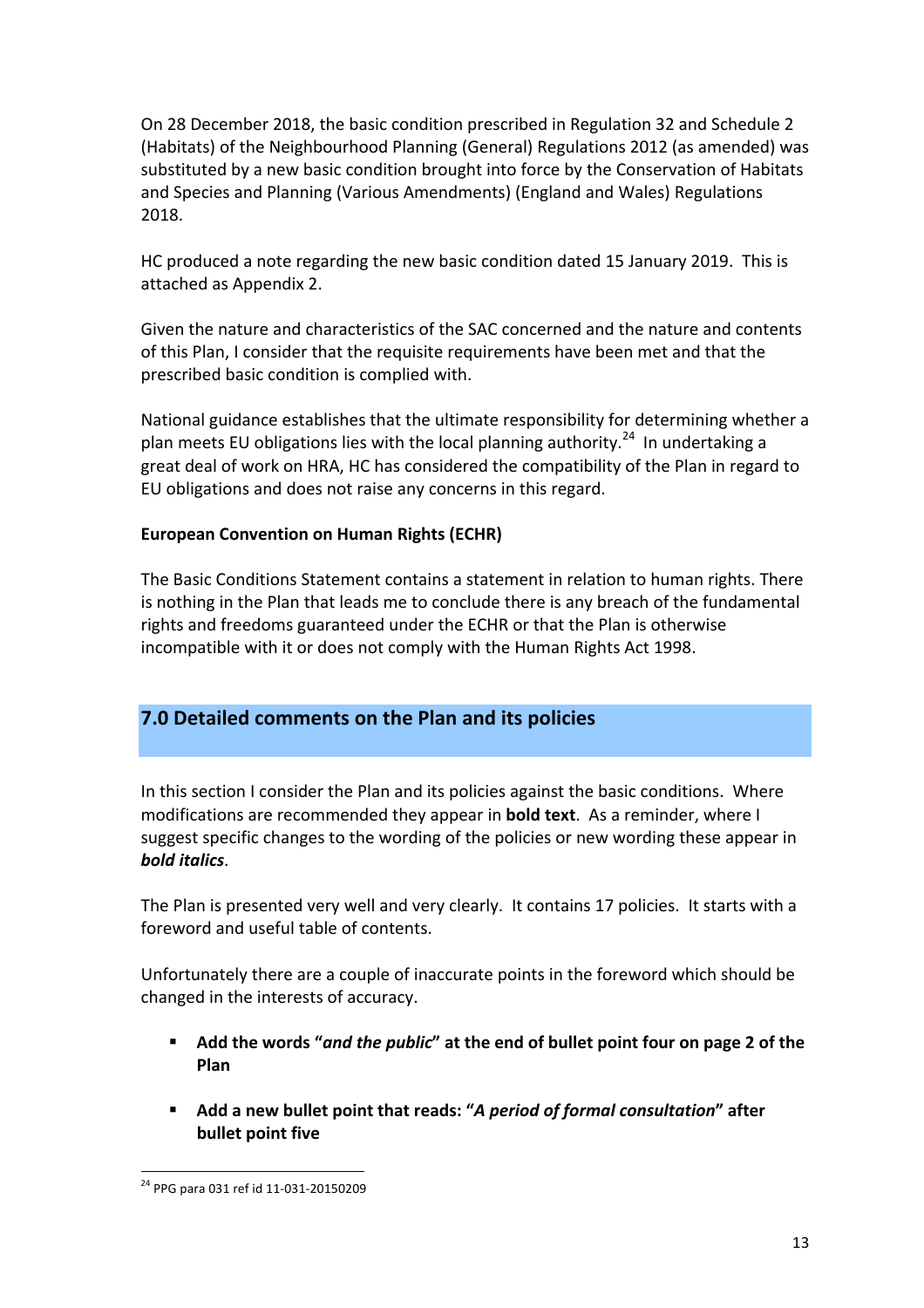**EXECTE:** Delete the words "a government appointed" in bullet point six and replace **with "***an independent***"**

### **1. Context**

This is a well-written section that sets out the background to the Plan.

Some natural updating for example in respect of the NPPF published in February 2019 after submission of the Plan will be needed.

#### **2. The Parishes and the Villages**

A well-written and informative section, this explains that the Group Parish covers three rural Parishes and the main development is in Withington. It paints an interesting background to the settlements and wider area.

#### **3. Vision and Objectives**

 The vision for the Plan is:

- "The village should evolve, but ensure that their integrity is kept and not developed into a suburb or a small town of urban sprawl. The parishioners have chosen to live in a rural village.
- • To take into consideration the existing needs of the community. To ensure the community facilities (transport, employment etc.) are developed and maintained in line with this.
- Monitor and control traffic flows and infrastructure through the villages."

The vision is supported by ten objectives.

Whilst the vision is a little unusual, I am mindful that this has evolved through community engagement and the objectives are more detailed and akin to the type of content usually found in a vision. Both the vision and the objectives are clearly articulated.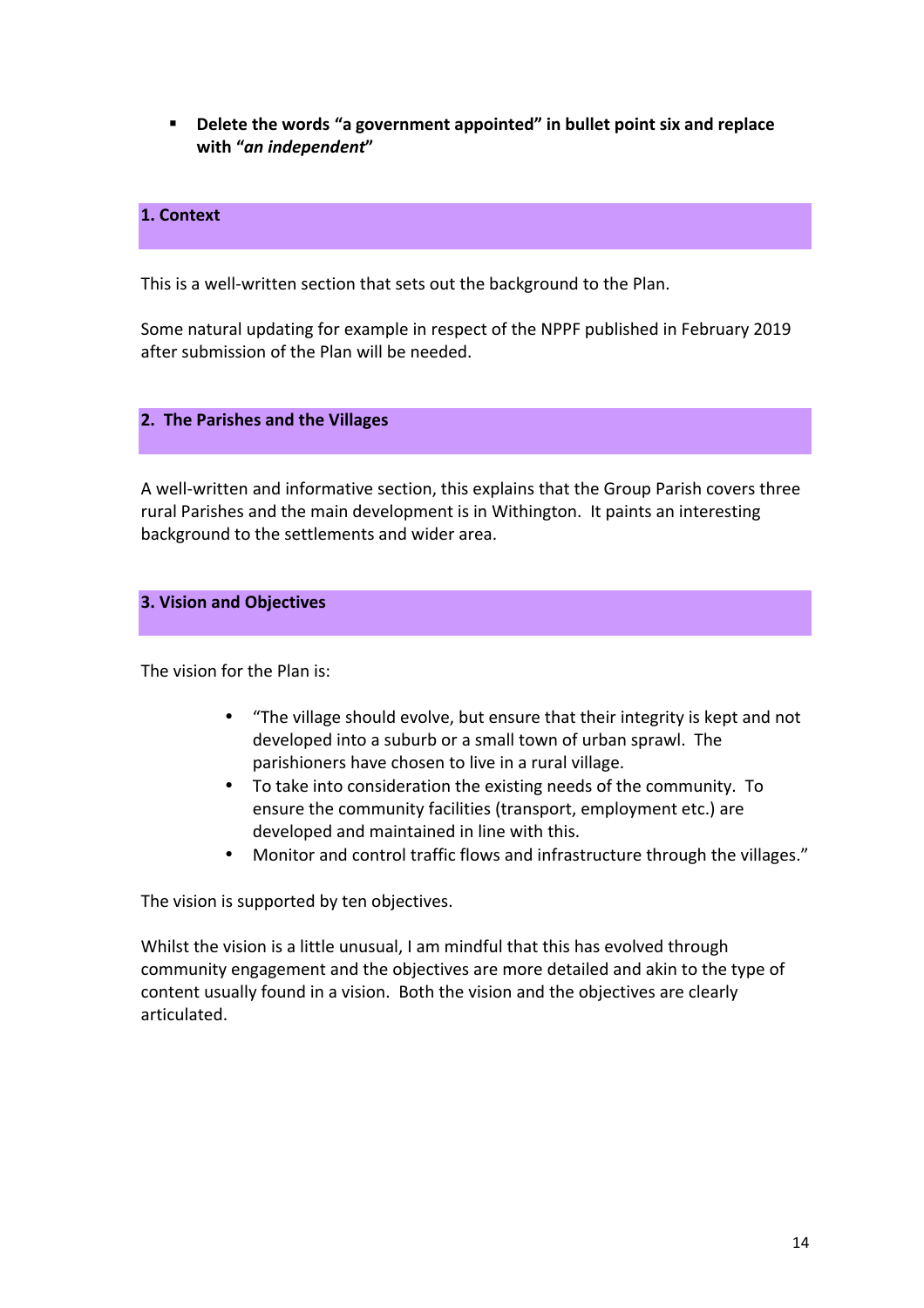#### **4. Policies for New Housing and Development**

It is useful for me at this stage to set out the strategic context for the Plan.

The strategy for the rural areas in the  $CS^{25}$  is positive growth. CS Policies SS2 and RA1 Indicate that 5,300 dwellings will be delivered throughout the rural housing market areas (HMA).

The strategy is based on seven HMAs. This Plan area falls within the Hereford HMA. This HMA has an indicative housing growth target of 18% according to CS Policy RA1.

The CS explains that this indicative growth target in CS Policy RA1 will form the basis for the minimum level of new housing to be accommodated in each neighbourhood plan across the County.

The main focus for development is within or adjacent to existing settlements listed in two figures, 4.14 and 4.15. CS Policy RA2 translates this into policy. Withington is identified in Figure 4.14 as a settlement which will be the main focus of proportionate housing development. Preston Wynne, Westhide and Withington Marsh identified in Figure 4.15 as other settlements where proportionate housing is appropriate.

The Plan sets out commitments and completions since 2011 to end March 2017. A figure of 254 is identified. However, this includes an allowance for windfalls of 20 to the period to 2031 which, as far as I can see, is not based on historic trends and 80 for a care home at Whitestone. Without these two elements, a total of 154 results. Whether or not the windfall allowance of 20 is included (and a windfall allowance can in principle be included) and 80 for the care home, what is clear is that the Parish has already met the CS growth target through commitments and completions. 

The CS explains that settlement boundaries for settlements identified in CS Policy RA2 will be defined in neighbourhood plans or the Rural Areas Sites Allocation Development Plan Document. Once a settlement boundary is defined, CS Policy RA3 will apply to land outside of settlements.

There is a small typo in line 8 of paragraph 4.1 which should be corrected.

**E** Add the word "in" after "...Withington which is..." in paragraph 4.1 on page 10  **of the Plan**

<sup>&</sup>lt;sup>25</sup> Core Strategy Section 4.8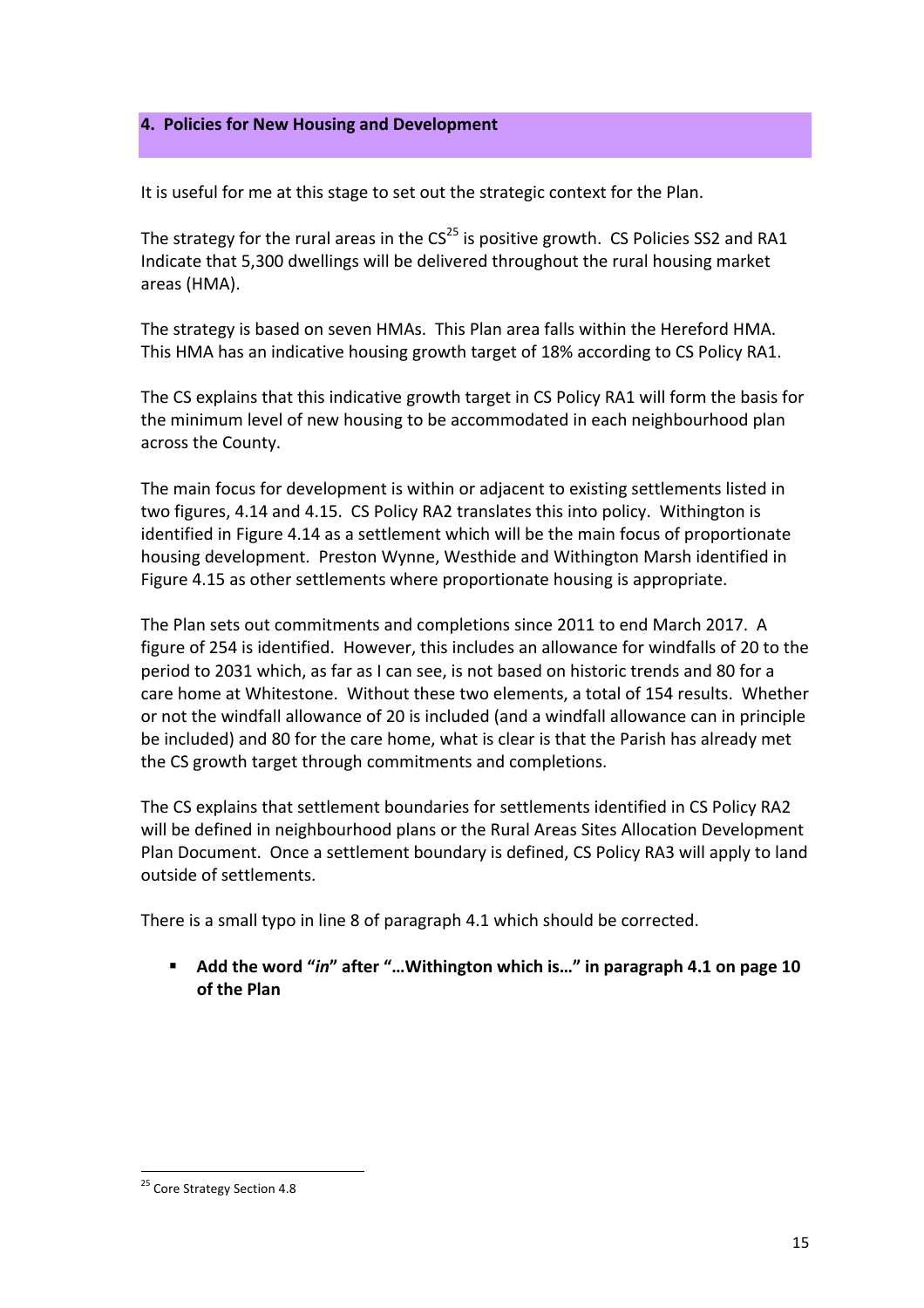#### **Policy P1 Allocated Sites in Withington**

The Plan explains that three sites, two at Whitestone and one to the rear of Vine Tree Close have been granted permission, but little progress has been made. Both of the sites at Whitestone are therefore allocated in the Plan to try and rekindle development being delivered on these sites and I see no reason why this is an inappropriate approach.

This short policy allocates these two sites for development; the first is land adjacent to Whitestone Baptist Chapel for 33 dwellings and the second is the age restricted residential development on land on the south side of the A4103.

Both sites are shown clearly on the Withington Policies Map. I consider a cross- reference to this Map would be helpful in the interests of clarity and providing a practical framework for decision-making.

A representation also points out a correction for the supporting text which the Group Parish Council agrees should be carried out. A modification is therefore made.

- **E** Add the words "and as shown on the Withington Policies Map" after "The following sites..." in the policy
- Replace the words "…allocated for residential care…" with "….allocated for *age restricted residential development***…' in paragraph 4.3 on page 11 of the Plan**

#### **Policy P2 Withington Settlement Boundary**

The Plan has inherited a settlement boundary for Withington from the Herefordshire Unitary Development Plan (UDP), but has rightly taken the opportunity to review that boundary. The boundary now includes any commitment sites and the Whitestone Business Park.

 A representation draws my attention to two recently approved housing schemes along Veldo Lane and Duke Street. It would be sensible to include these sites within the settlement boundary so that it is up to date.

 The representation also requests the inclusion of Stonehouse Farm within the settlement boundary. It points out that the Farm was included in the settlement boundary in the UDP. I have carefully considered this matter and visited the area. Just as the settlement boundary has been reviewed to include new areas, I cannot see any reason in principle why other areas should now be excluded should there be reason to do that. I saw at my visit that the character of the area changes after the school and becomes more rural in nature; indeed it appeared to me as a working farm. I therefore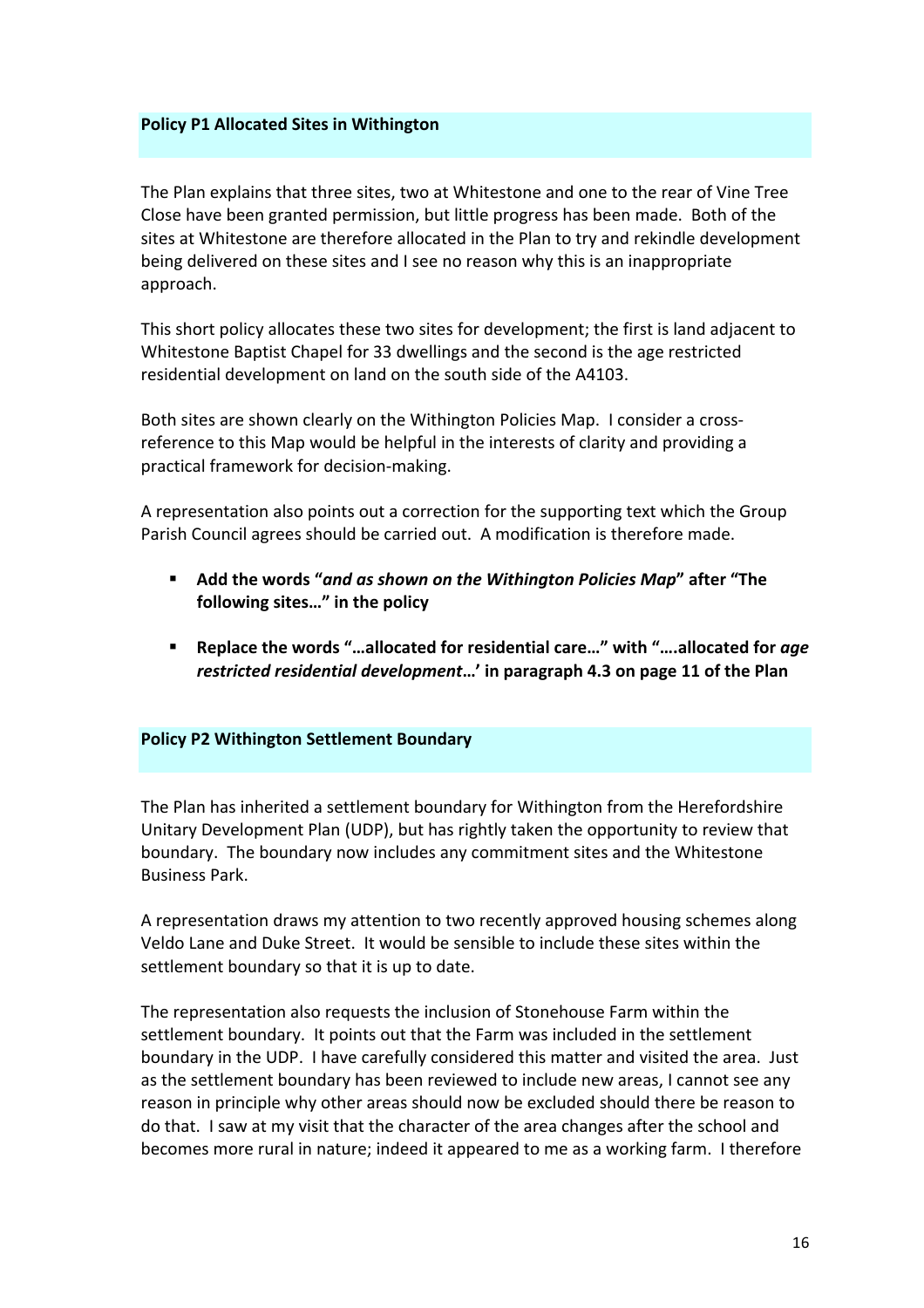consider the revised boundary is appropriately drawn. I am also mindful that the settlement boundary was not a saved policy of the UDP.

A new settlement boundary is created for Withington Marsh has also been put forward. This is appropriately designated.

 The policy defines both boundaries and cross-references the Policies Maps which show the boundaries clearly. However, no mention is made of Withington Marsh in the policy's title and it is necessary to ensure that this is not missed by users of the Plan.

 The wording of the policy is clear and refers to CS Policy RA3 for development on land outside the settlement boundaries.

With this modification, the policy will meet the basic conditions and in particular be in general conformity with CS Policies RA2 and RA3 and help to achieve sustainable development.

 *Withington Marsh Settlement Boundary***" EXECHANGE:** Change the title of the policy to "Withington Settlement Boundary *and* 

#### **Policy P3 Westhide and Preston Wynne**

This policy defines settlement boundaries for Westhide and Preston Wynne and makes an allocation in Westhide.

The Plan explains that Westhide is the smallest of the three Parishes in the Group. A settlement boundary has been defined which includes a group of redundant farm buildings which is allocated for up to six dwellings. There is no explanation of why six dwellings would be appropriate or any evidence to support such a definite figure and so a modification is made to support a design-led approach to the redevelopment of this site.

Preston Wynne is a small settlement and the boundary proposed reflects this.

The proposed settlement boundaries are clearly shown on the respective Policies Maps and are logically defined.

The policy limits infill developments to no more than three dwellings. I can see that the character of both settlements is such that only small-scale development could be satisfactorily accommodated. However, the supporting text seeks to impose a further 'cap' on development which is not justified and so a modification addresses this.

There is also an anomaly between the supporting text for this policy and the policy itself which I consider creates confusion. The policy should take precedent and therefore I amend the text accordingly.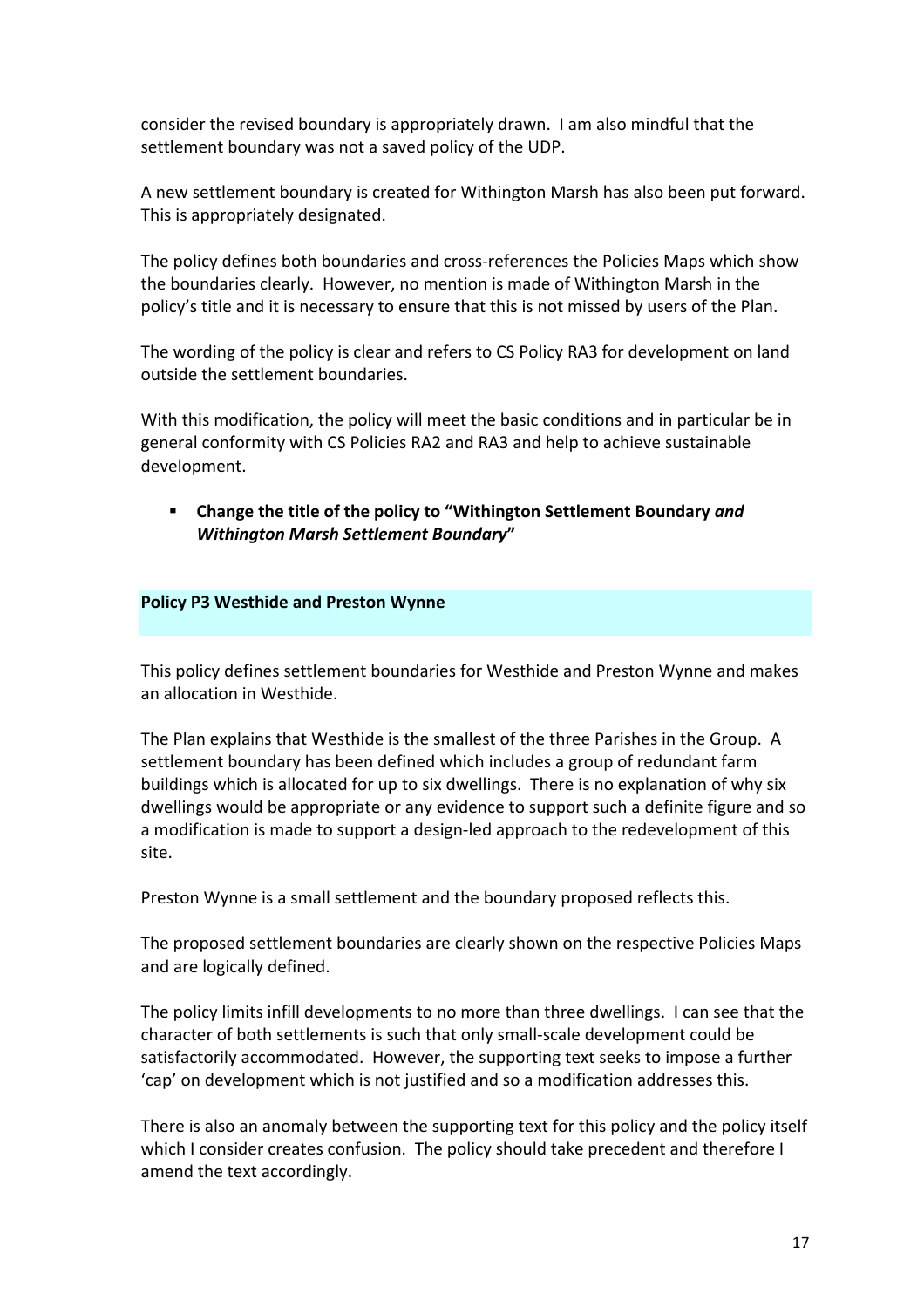With these modifications, the policy will meet the basic conditions.

- $\blacksquare$  Change the second sentence of the policy to read: "A site is allocated for  *approximately* **six dwellings at Townsend Farm in Westhide."**
- **taken together should provide for more than three dwellings." From paragraph Delete the sentence "No further individual redundant sites or adjacent sites 4.16 on page 14 of the Plan**
- Change the fourth sentence in paragraph 4.17 on page 15 of the Plan to read: "It is considered that within the settlement boundary only infill development of no more than three dwellings will be acceptable."

#### **Policy P4 Local Distinctiveness – Housing Layout and Design**

The NPPF states that good design is a key aspect of sustainable development, is indivisible from good planning and should contribute positively to making places better for people.<sup>26</sup> It continues that neighbourhood plans should set out robust and comprehensive policies that set out the quality of development expected for the area.

Policy P4 is a long policy with numerous and varied criteria covering a wide range of issues. In essence, the policy seeks to deliver locally distinctive development of a high quality that protects, reflects and enhances local character.

Given the character of the Parish, it is appropriate for all development to show how it meets the principles set out. This does not have to be an onerous requirement and can be proportionate to the scale and type of development sought.

The policy aligns with the NPPF's stance that good design is a key aspect of sustainable development and is indivisible from good planning.<sup>27</sup> It builds on CS Policies SS6, LD1 and SD1.

However, two criteria are of concern; the first is criterion d. which HC suggests may be difficult to interpret. A modification is therefore made to make this clearer.

The second is criterion h. This indicates that new residential occupiers should not be adversely affected by existing agricultural or commercial activity. If the living conditions of new residents would be adversely affected by existing uses, then the site is not suitable for residential use if those adverse effects cannot be suitably mitigated by the new development itself. Existing activities and operations should not be adversely affected. In line with the agent of change principle, and in the interests of achieving sustainable development, a modification is made.

<sup>&</sup>lt;sup>26</sup> NPPF para 56<br><sup>27</sup> Ibid para 56

 $27$  Ibid para 56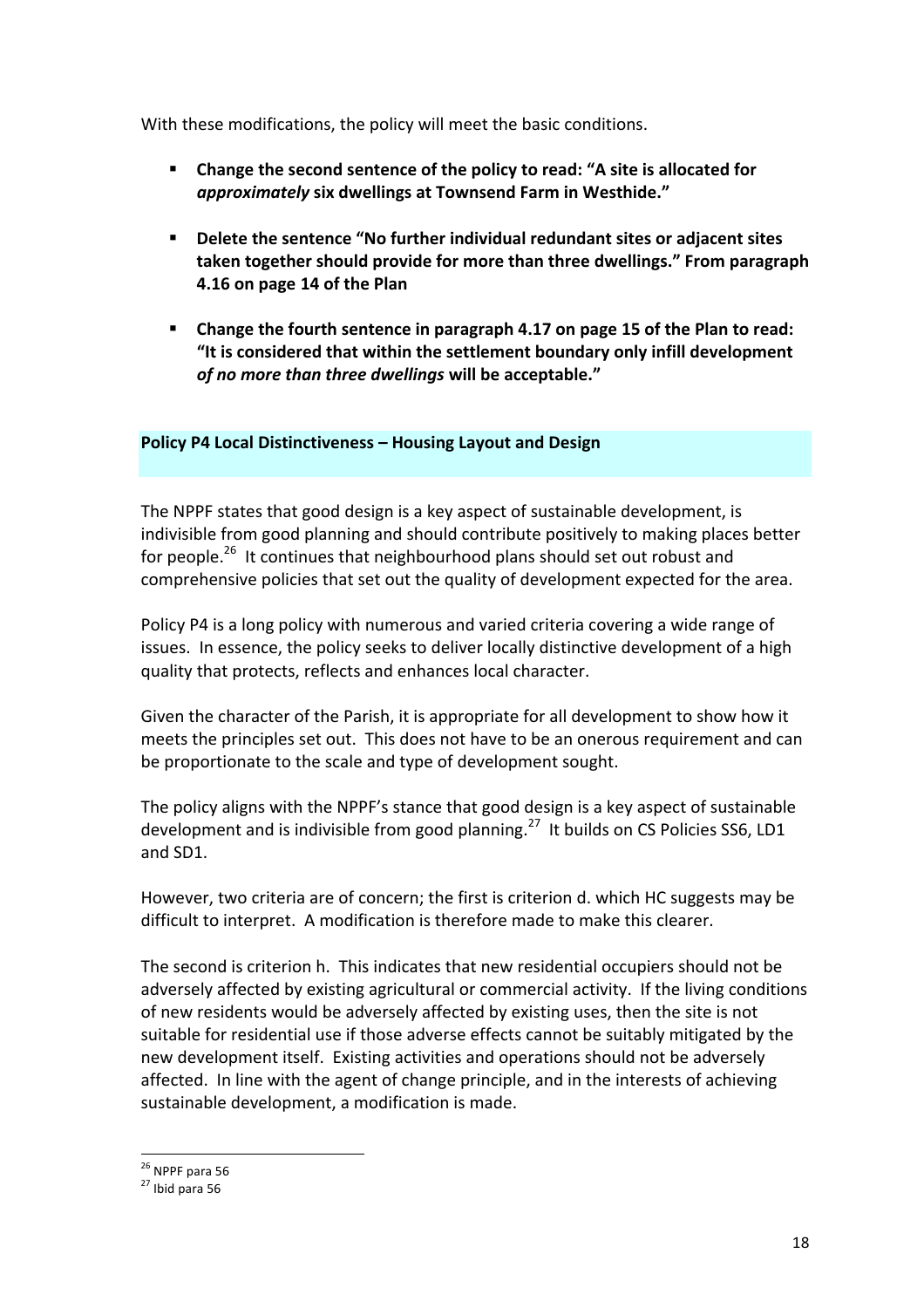With these modifications, the policy will meet the basic conditions.

- **E** Change criterion d. to read: "Detached garages to dwellings should not usually  *garages should be designed to appear subservient to the main dwelling and not visually dominate the street scene." project beyond the front or principal elevation of the dwelling and attached*
- *mitigation measures must be included in the design of the scheme and its layout. Where it is not possible to satisfactorily mitigate against any potential harm, planning permission will not be granted."* **Change criterion h. to read: "If the amenity of new residential occupiers might** *be* adversely affected by existing agricultural or commercial activity, *suitable*

#### **Policy P5 Affordable Housing**

The supporting text to this policy indicates that 42 affordable homes are needed given the housing growth target of 127 dwellings. It is not clear to me how this figure has been devised or how given the commitments the affordable housing needed can be said to have been provided.<sup>28</sup>

 Regardless of this, Policy P5 refers to CS Policy H1 on affordable housing targets and thresholds. The policy then seeks to ensure that separate sites of less than 10 dwellings (as CS Policy H1 only applies to sites of more than ten) which have a connection, defined as proximity or ownership, are considered together. This would prevent smaller sites just falling below the threshold and no affordable housing being provided. However, PPG makes it clear that the provision of affordable housing should only be sought from major residential developments<sup>29</sup> which are 10 or more units or where the site has an area of 0.5 hectares or more. Lower thresholds can be set in designated rural areas<sup>30</sup> but this is not the case here.

Therefore the policy does not take national policy and guidance into account and as a result does not meet the basic conditions. The policy and its supporting text should therefore be deleted.

**E** Delete Policy P5 and its supporting text (paragraphs 4.22 – 4.25)

<sup>&</sup>lt;sup>28</sup> Para 4.22, page 18 of the Plan

id

 $30$  Section 157(1) of the Housing Act 1985 <sup>28</sup> Para 4.22, page 18 of the Plan<br><sup>29</sup> PPG para 023 ref id 23b-023-20190315<br><sup>30</sup> Section 157(1) of the Housing Act 1985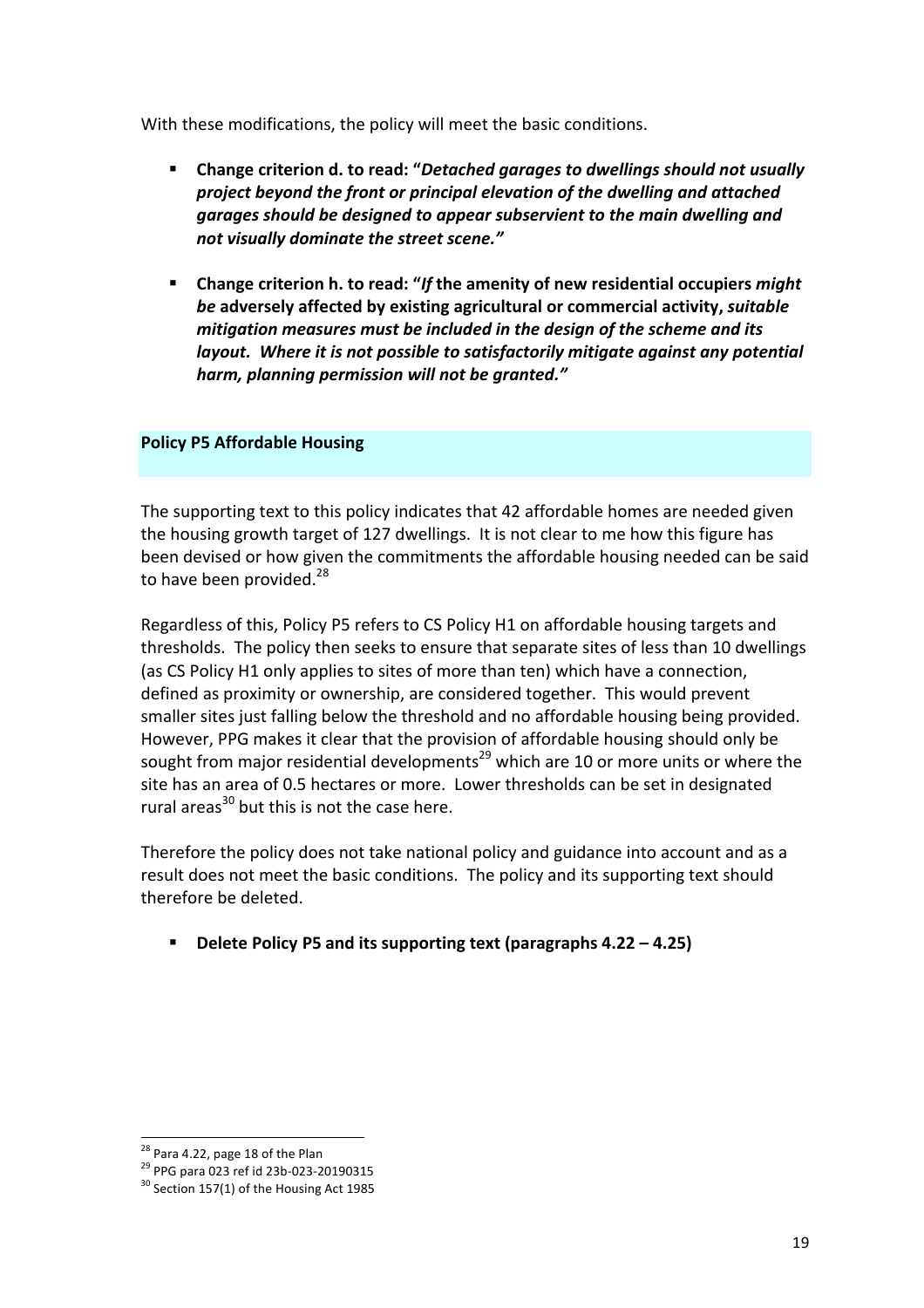#### **Policy P6 Local Green Spaces**

 Seven areas of Local Green Space (LGS) are proposed.

The NPPF explains that LGSs are green areas of particular importance to local communities. $^{31}$  The effect of such a designation is that new development will be ruled out other than in very special circumstances.

The identification of LGSs should be consistent with local planning of sustainable development and complement investment. The NPPF makes it clear that this designation will not be appropriate for most green areas or open space. Further guidance about LGSs is given in PPG.

The supporting text and policy appears to confuse the proposed designation of LGSs and their relationship to CS Policies LD3 and OS3. This is because Policy P6 applies CS Policies LD3 and OS3 whereas the designation of the green areas as LGS would create a new and separate designation in its own right.

CS Policy LD3 refers to green infrastructure and is not incompatible with the LGS designation. However, CS Policy OS3 refers to the loss of open space, sports or recreation facilities. This policy allows development subject to certain criteria and I do not regard it as compatible with LGS designation which seeks to protect specific areas which are particularly important to the local community; if their loss is acceptable in certain circumstances, then the areas themselves are not demonstrably special. From the evidence before me though, this is clearly not the case. References to CS Policy OS3 should therefore be deleted and the policy reworded to reflect its intended purpose.

 A Background Paper No. 2 – Analysis of Candidate Local Green Spaces has been produced. 

This document also refers to land around St Peter's Church. This area is shown on the Policies Map. However, unfortunately it has not been included in the list of proposed LGSs in the policy. As a result, it cannot be proposed as a LGS. I appreciate that this will come as a disappointment to the Group Parish, but an early review of the Plan can remedy this (without prejudice to any assessment of the area's suitability as a LGS) and as the Church is listed and falls within the Conservation Area, it is afforded some protection. In addition, the same area is subject to Policy P16 which will also afford it protection.

All (the other) seven proposed LGSs are shown clearly on the Policies Maps. I saw each at my site visit.

  $31$  NPPF paras 76, 77 and 78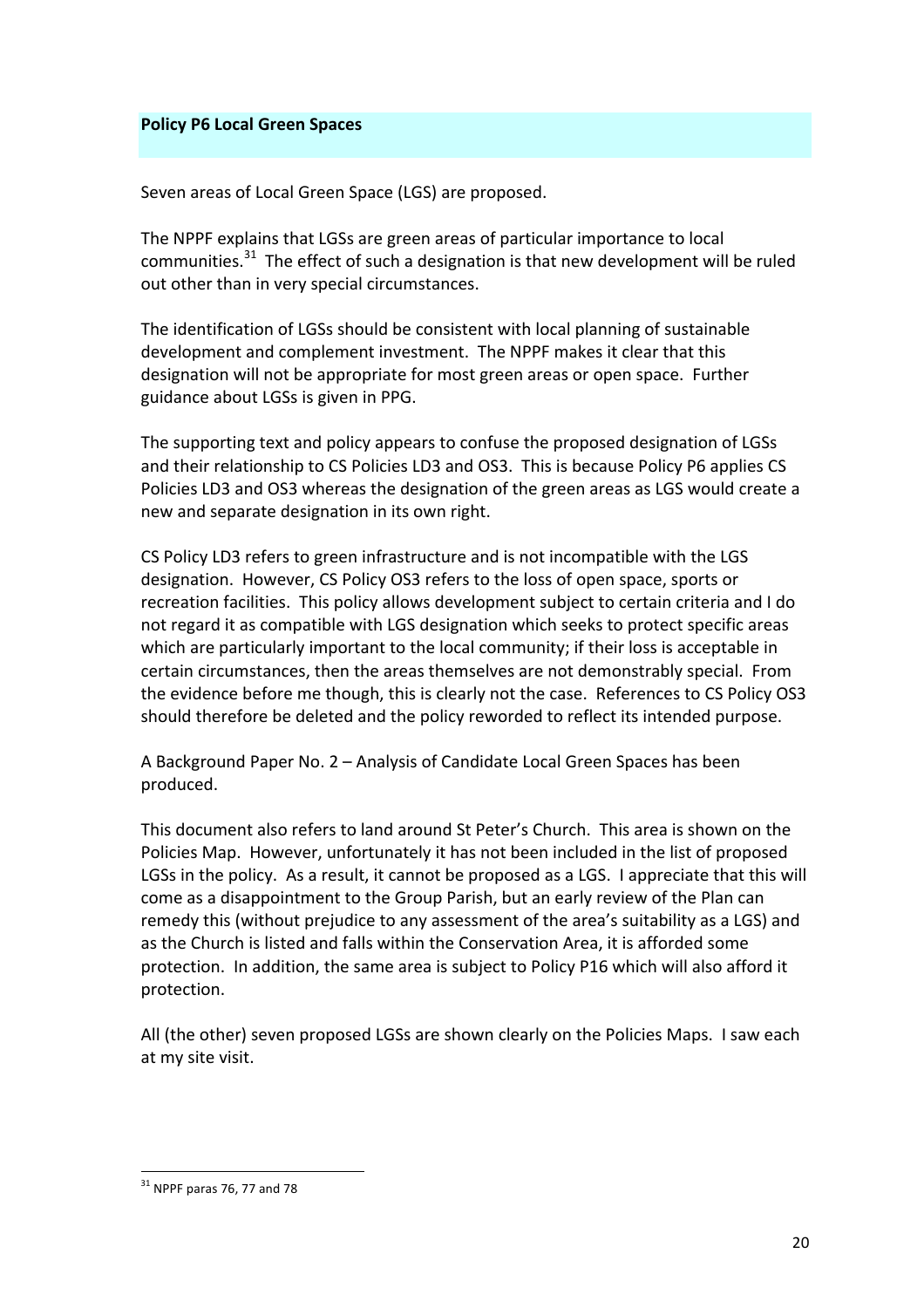Taking each area in turn:

**Withington Fields and Copse, Withington,** is adjacent to the Village Hall and its car park. There are playing fields, a BMX, sports pitches and play area together with a copse. This was a pleasant and well-used recreational area at the time of my visit.

Withies Close, Withington is a green area which surrounds a circular garage court. This sloping land is an integral part of the setting and amenities for this housing area and was well used at the time of my visit.

**Vine Tree Close, Withington** is a grassed, open area with mature trees which is integral to the character of this area.

**Springfield Road, Withington** is a grassed, open area with trees important to the setting and character of this area.

**Hill View Avenue, Withington** is a grassed, open area with trees important to the setting and character of this area.

**Duke Street, Withington** comprises three areas; the first area includes the school and its playing fields. As LGS designation is for green spaces, it is not appropriate for a school and its buildings to be included. Such a designation would also prevent any reasonable extension of the school or new school buildings potentially. In addition, the same area is identified under Policy P16 which will be a more appropriate form of 'protection' for this area.

The other two areas are on either side of the Duke Street. The area adjacent to the school is well contained and fenced to three sides. I saw it has mature trees and a footpath with land sloping upwards. I found it to be an area of beauty which affords views of the Church and its spire. It falls within the Conservation Area.

On the other side of the road is a larger area which is especially visible from Duke Street from the north heading south and for a shorter section along Duke Street broadly opposite the school. 

The Background Paper indicates that the fields provide a "very important break" between the two areas of Withington and Duke Street and protect views of the Conservation Area and Church. It indicates that the area(s) are part of the setting of the Church. It states it "...is required to be retained to prevent the visual coalescence of two historic areas". It appears with the words "Strategic Gap" in brackets in the policy; this points to a confusion with the proposed LGS designation and the function of the land concerned.

It was evident from my site visit that this area makes a contribution to the setting of the village. However, the justification seems to focus on this area's role in separating the two more built up areas. This is supported by the words in the Plan itself which refer to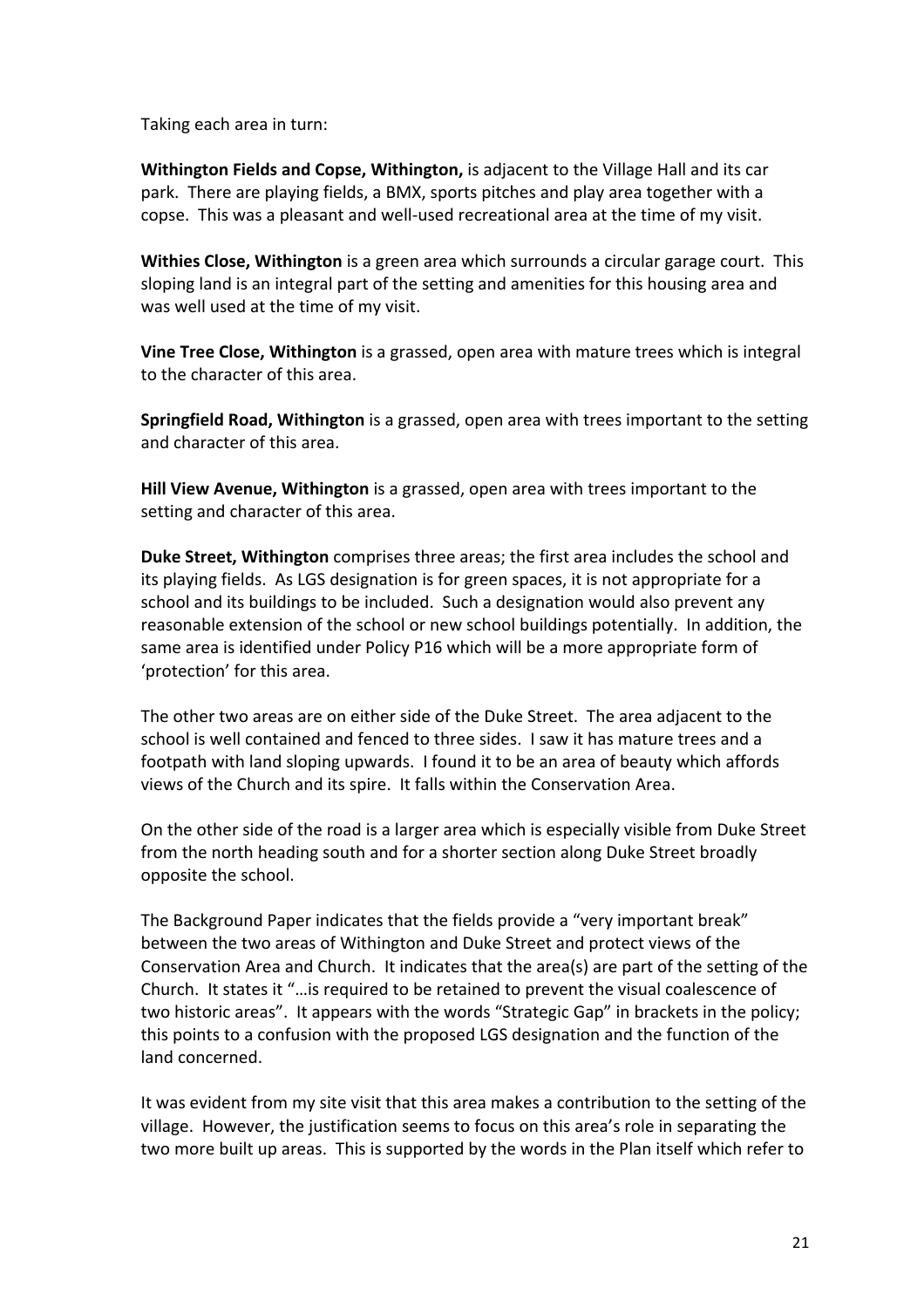development pressures which are illustrated by two proposals for residential development on this land that have received permission.

I have already indicated that the school and its environs is inappropriate to designate as LGS. The area to the east of Duke Street and adjacent to the school is, in my view, appropriate to designate, as it is demonstrably special because of its beauty and historic significance within the Conservation Area.

However, the larger area to the west of Duke Street has not been sufficiently justified. That is not to say it is not appropriate as a LGS, but that, at this point in time, insufficient evidence has been put forward to support its designation. It differs in nature and character from the other areas included in this proposal as it does not fall within the Conservation Area. It also appears to have had two permissions granted for small-scale residential development that would alter the extent of the area designated in any case. Furthermore the definition of an up to date settlement boundary will ensure that this land is subject to CS Policy RA3.

There is an objection to the designation of the two areas outside of the school site. LGS designation does not confer any rights of public access over what exists at present.<sup>32</sup> PPG is clear that land can be considered for designation even if there is no public access. It gives the examples of green areas valued for their wildlife, historic significance or beauty.<sup>33</sup>

Land north side of C1131, Westhide is important to the setting of the settlement. It has long distance views across the land.

In my view, all of the proposed LGSs meet the criteria in the NPPF satisfactorily with the exception of the school site and the field to the west of Duke Street.

- **E** Delete reference to CS Policy OS3 in paragraph 4.26 on page 19 of the Plan
- $\blacksquare$  Delete St Peter's Church area notated as a LGS from the Policies Map
- **P** Delete the school and playing fields site and the area west of Duke Street from  **the proposed Duke Street area**
- Change the wording of Policy P6 to read:

 **"***The following green spaces and identified on the Policies Maps are designated as Local Green Spaces. These are protected from development which would* detract from the character, appearance and function.

 **[list retained spaces by name/address only i.e. deleting "(Strategic Gap)" from existing number 6]** 

  $\frac{32}{33}$  PPG para 017 ref id 37-017-20140306<br> $\frac{33}{31}$  Ibid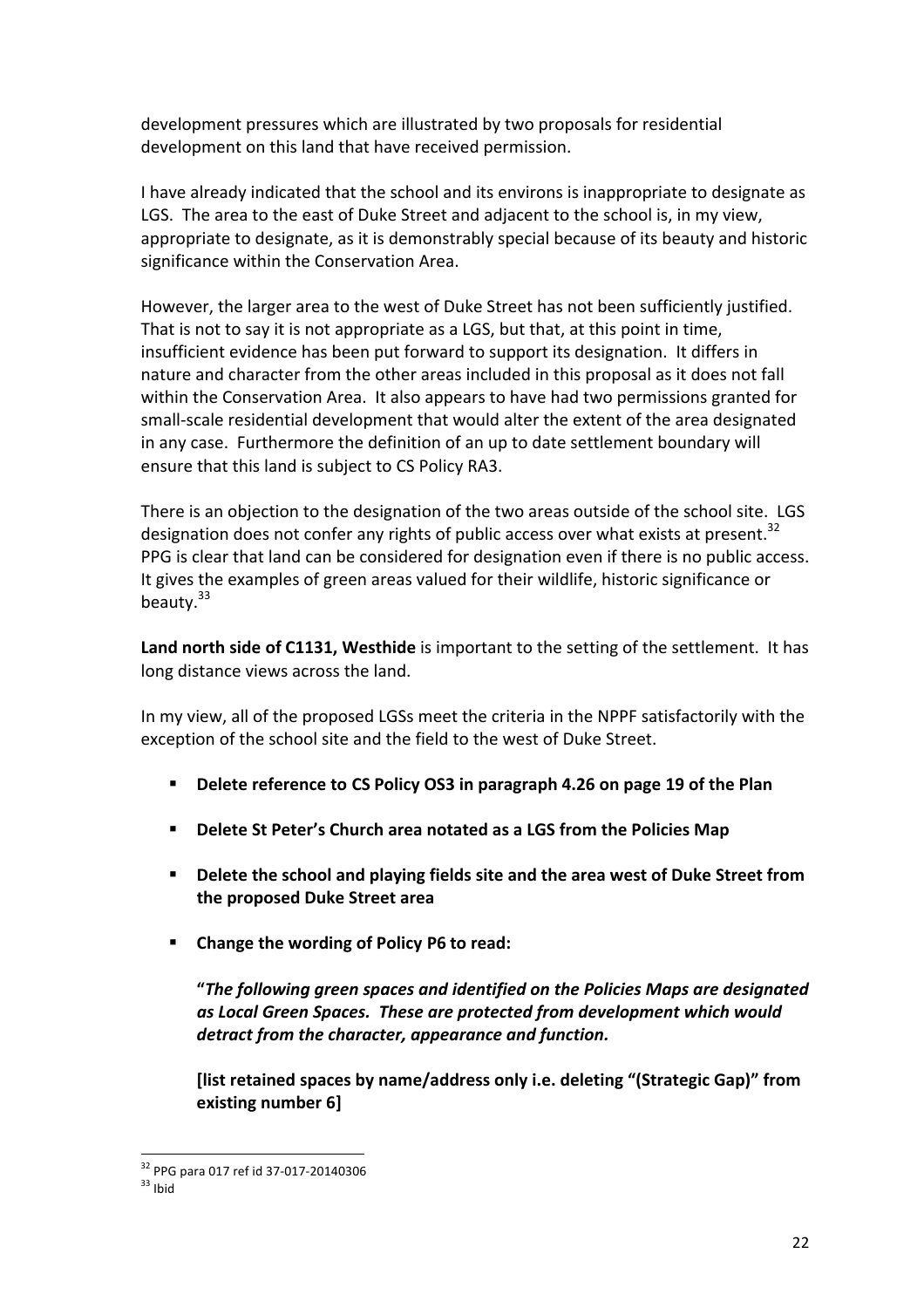**E** Consequential amendments will be required to the Policies Maps

#### **Policy P7 Transport and Traffic**

This policy seeks to direct developer contributions towards a set of transport related priorities.

Planning obligations should only be sought where they meet the statutory tests<sup>34</sup> which are also set out in the NPPF.<sup>35</sup> The tests are necessary to make the development acceptable in planning terms, directly related to the development and fairly and reasonably related in scale and kind to the development.

As drafted, this element of the policy reads as though it is a list of desirable priorities whether or not they might meet these tests given the circumstances of an individual site or development. Therefore this element requires modification.

Subject to this modification, the policy will take account of national policy and guidance, will generally conform to the CS and in particular Policies SS4 and MT1 and will help to achieve sustainable development.

 § **Reword Policy P7 to read:**

 **"***Where appropriate, development will be required to make a proportionate contribution towards the provision of transport infrastructure in the Parish. The priority list includes***: [retain list a. – e. as currently presented]***"*

## **Policy P8 Conserving Historic Character**

Withington has a Conservation Area (CA and the Parish as a whole boasts many heritage assets.

The NPPF<sup>36</sup> recognises that heritage assets are an irreplaceable resource; they should be conserved in a manner appropriate to their significance. It continues that great weight should be given to the conservation of a designated heritage asset. In relation to non-designated heritage assets, the NPPF indicates that significance should be taken into account and that a "balanced judgement" will be needed having regard to the scale of any harm or loss and the significance of such heritage assets.

<sup>&</sup>lt;sup>34</sup> Regulation 102 Community Infrastructure Levy Regulations 2010.<br><sup>35</sup> NPPF para 204<br><sup>36</sup> Ibid Section 12

 $35$  NPPF para 204

<sup>&</sup>lt;sup>36</sup> Ihid Section 12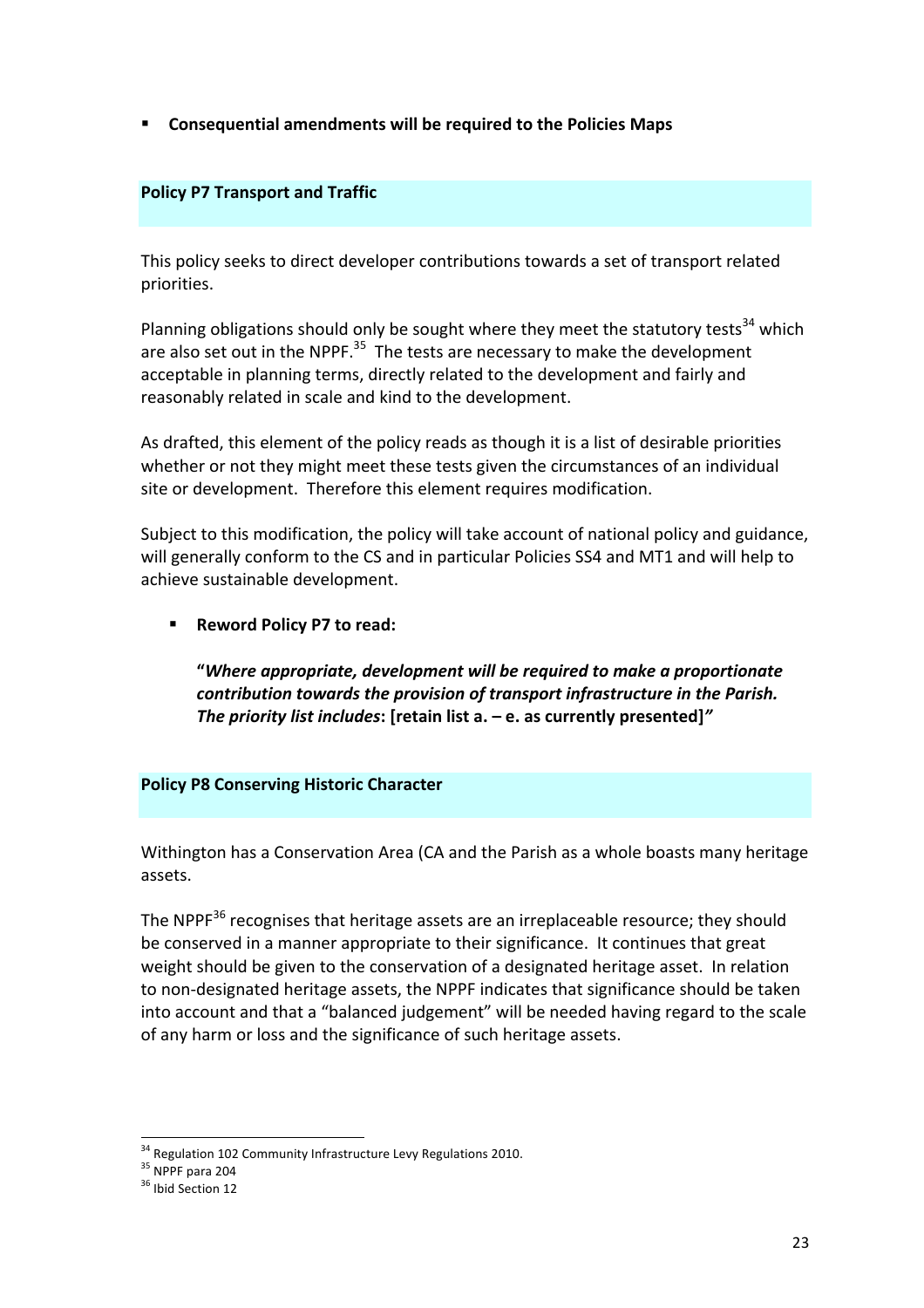The policy takes account of national policy and guidance, is in general conformity with CS Policies SS6, LD1 and LD4 in particular and will help to achieve sustainable development. It is clearly worded and no modifications are recommended.

#### **Policy P9 Herefordshire and Gloucestershire Canal**

The Plan explains that the route of the former canal passes through the Parish and its restoration is supported. The policy refers to CS Policy E4 which safeguards the historic route of the canal from any development that would prevent or compromise the restoration. The policy extends to the former canal basin at Withington Marsh. Both this and the route are clearly shown on the Policies Map. The policy is a local expression of CS Policy E4 and will help to achieve sustainable development.

 The policy is clearly worded and no modifications are recommended.

### **Policies P10 Telecommunications – Broadband and P11 Telecommunications – Mobile Phone Coverage**

 In common with many rural areas, the availability and quality of broadband is an important issue. Policy P10 supports its provision subject to satisfactory visual impact. Policy P11 supports improvements to the quality of mobile phone coverage. This is in line with the NPPF's support for high quality communications infrastructure<sup>37</sup> and CS Policy SS5. Both policies cross-reference CS Policy LD1 appropriately. The policies are clearly worded with the exception of a small typo in both policies and meet the basic conditions.

- **E** Delete the first "and" from the first sentence of Policy P10
- **Delete the "and" from Policy P11**

## **Policy P12 Employment**

The Withington Business Park is an important source of employment and important to the local economy. Policy P12 supports the continued operation of the Business Park, but only if any harm to the living conditions on nearby residents can be suitably mitigated. The supporting text refers to the proposed residential care home allocated on an adjacent site. I have already explained why this stance is not appropriate in my discussion of Policy P4. Therefore modifications are made to address this.

 <sup>37</sup> NPPF Section 5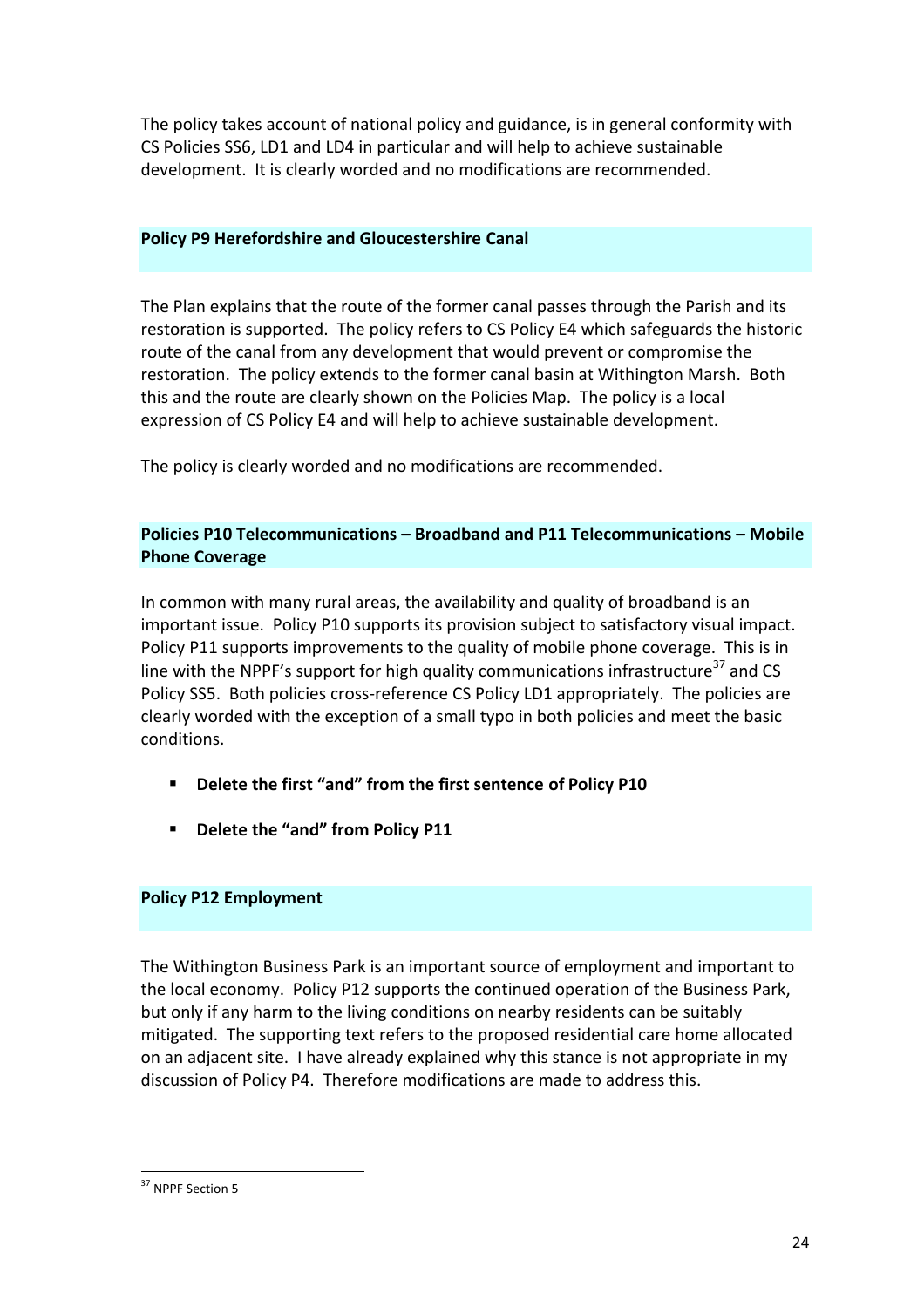The policy's second element refers to an employment area at Westhide restricting it to Use Class B1 because of nearby residential dwellings and the nature of the local road network. There is no reference to this area in the supporting text and therefore no evidence to support this element of the policy. It should therefore be deleted.

The third element of the policy refers to homeworking and references CS Policy E3. It does not add anything to this CS policy which contains more detail and is therefore unnecessary duplication.

With these modifications, the policy will meet the basic conditions.

- **Delete the words "...provided that any adverse affects on nearby residential properties can be suitably mitigated.' from the first sentence of the policy**
- Delete the second sentence of the policy
- Delete the third sentence of the policy
- **Delete the second sentence of the supporting text in paragraph 4.32 on page 21 after "The Parish Council fully supports its continued operation."**
- Delete the last sentence of paragraph 4.32

## **Policy P13 Agriculture and Tourism**

The Plan area is predominately agricultural. It is recognised that farm diversification is important to the rural economy. This policy supports that, but simply refers to CS Policies RA6 and E4. Therefore it does not add anything to those CS policies and is an unnecessary duplication. As a result it should be deleted.

■ Delete Policy P13 and its supporting text

#### **Policy P14 Polytunnels**

Concern has been raised by the community about the visual impact of polytunnels and their effect on drainage whilst recognising they are part of modern agricultural practices.

Policy P14 requires any new proposals to have a Landscape Impact Assessment as well as ensuring that rainwater is managed properly. I consider that the two topics of concern - landscape impact and drainage - are proper considerations, but recommend rewording the policy so that the issues are considered, but the mechanism for so doing is not necessarily through the submission of a Landscape Impact Assessment. This is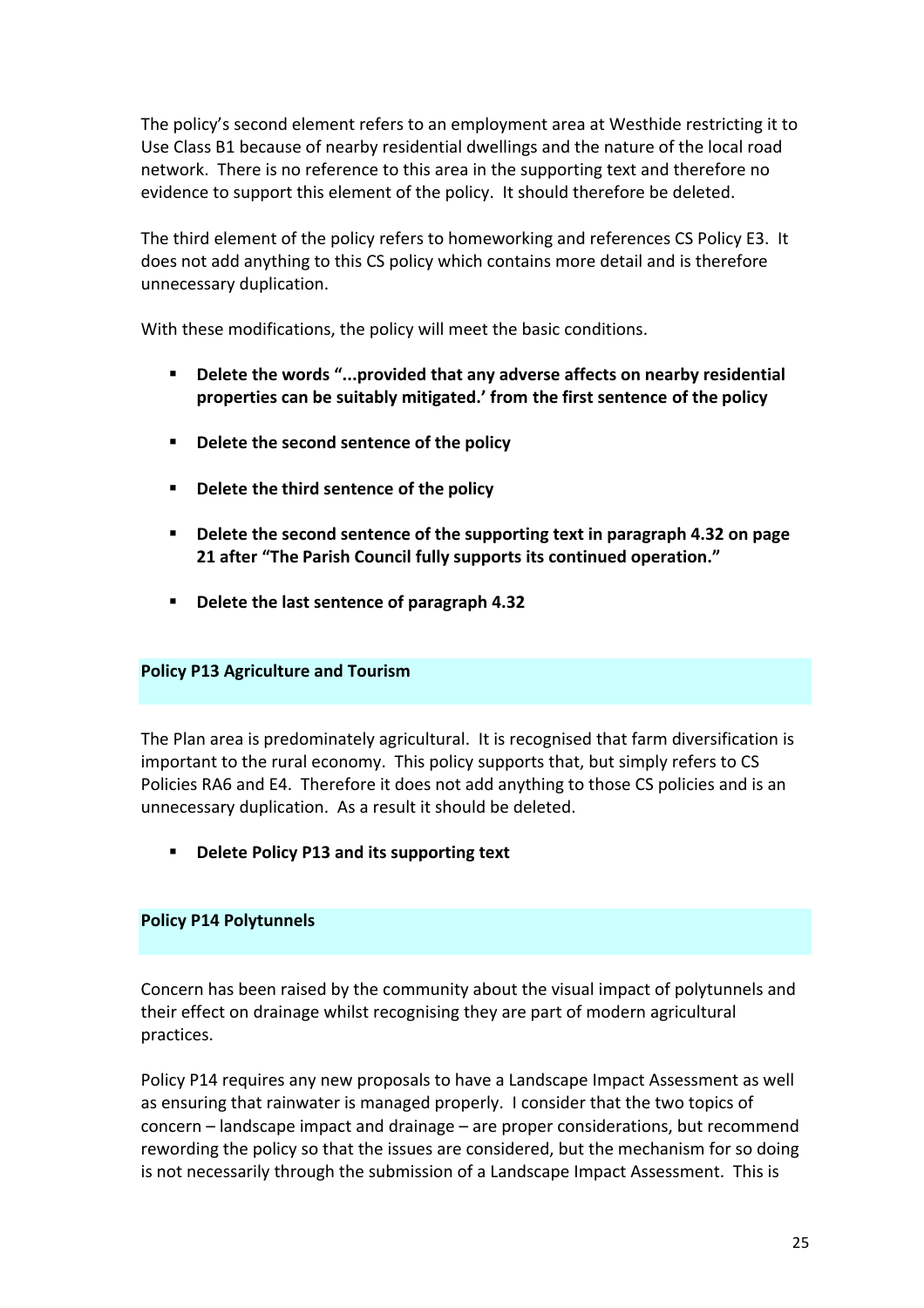because requirements for documents accompanying planning applications are a matter for the local planning authority and a proportionate approach should be taken.<sup>38</sup>

Subject to these modifications, the policy will meet the basic conditions.

 $\blacksquare$  Reword Policy P14 to read:

 **"Proposals for new polytunnels** *must take account of* **existing landform, trees**  **and hedgerows on and near the site** *and demonstrate that the effect on the character and appearance of the landscape will be acceptable. Measures to ensure proper management of any rainwater run-off from the site should also be detailed at the planning application stage."*

#### **Policy P15 Renewable energy**

Small-scale renewable energy schemes are supported by this policy subject to acceptable effects on the natural and historic environment and amenity.

The policy is clearly worded and is a local expression that takes account of the NPPF's drive to meet the challenge of climate change and can be viewed as a positive strategy promoting such energy whilst ensuring that adverse impacts are satisfactorily addressed.<sup>39</sup> It generally conforms to CS Policies SS7 and SD2 adding detail at the local level and will help to achieve sustainable development. It meets the basic conditions and no modifications are recommended.

#### **Policy P16 Social and Community Facilities**

This policy seeks to protect and enhance social, cultural and community facilities in line with CS Policy SC1. A number of such facilities are identified in the supporting text and on the Policies Maps. This then adds a local dimension to the CS policy.

In addition, the policy supports new community facilities adjacent to Withington Village Hall as long as residential amenity is not compromised.

Finally, the policy sets out a number of priorities for developer contributions. Planning obligations should only be sought where they meet the statutory tests as I have discussed in relation to Policy P7. Therefore this element requires modification.

With this modification, the policy will meet the basic conditions. It takes account of the NPPF<sup>40</sup> which promotes the retention, and development, of local services and

 <sup>38</sup> PPG para 038 ref id 14-038-20140306<br><sup>39</sup> NPPF para 97<br><sup>40</sup> Ibid para 28

<sup>&</sup>lt;sup>39</sup> NPPF para 97

 $40$  Ibid para 28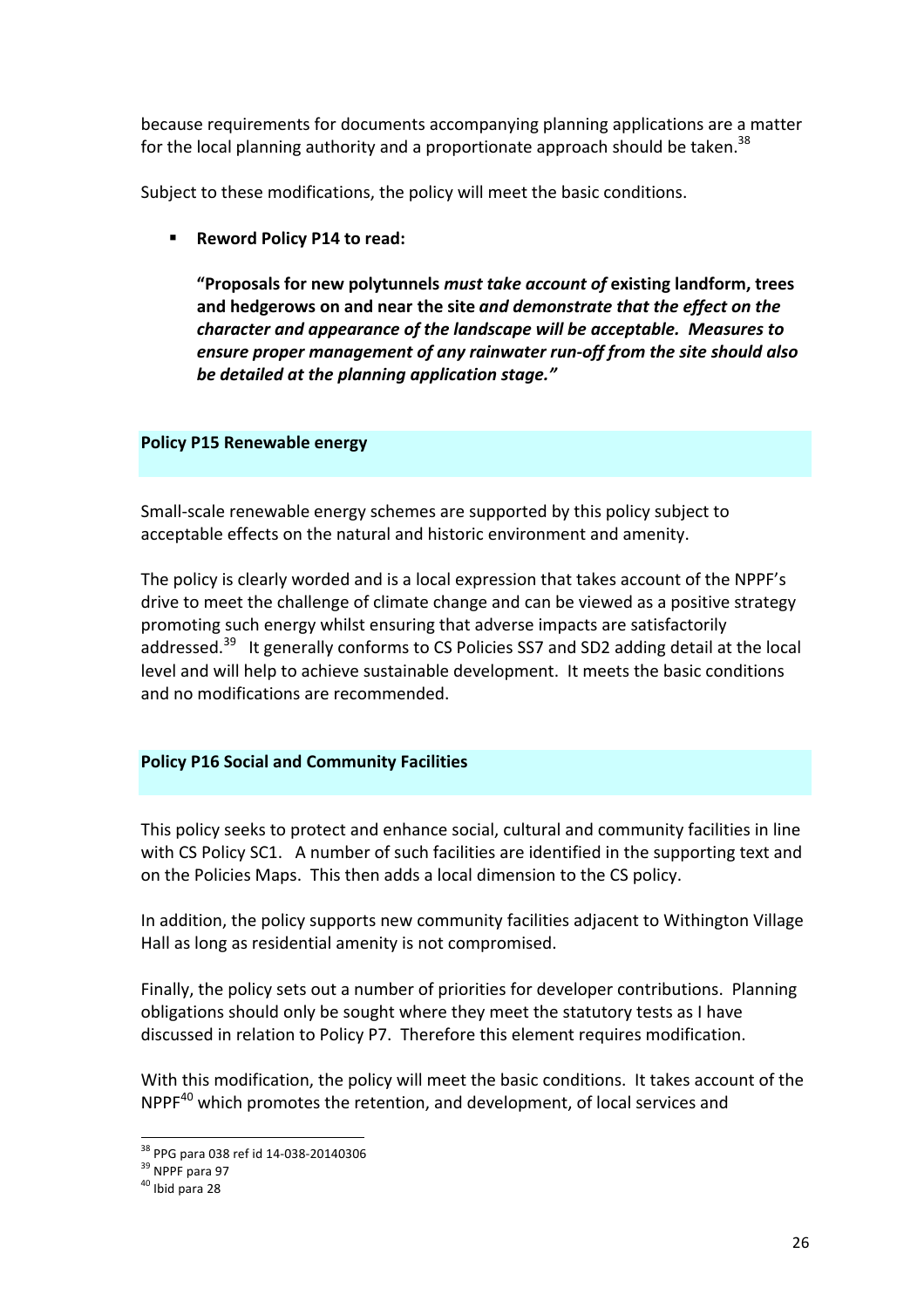community facilities. It generally conforms to CS Policy SC1 in particular which protects, retains and enhances existing social and community infrastructure. It will help to achieve sustainable development.

 *required to make a proportionate contribution towards the provision of community infrastructure in the Parish. The priority list includes***: [retain list a.**  Change 2. of the policy to read: "Where appropriate, development will be **– f. as currently presented]***"*

#### **Policy P17 Minimising Flood Risk in Withington Marsh**

The NPPF<sup>41</sup> is clear that inappropriate development in areas at risk of flooding should be avoided by directing development away from areas at highest risk, but where development is necessary, making it safe without increasing flood risk elsewhere. Flood risk is something that neighbourhood plans can address and forms part of planning for new development in relation to a range of impacts arising from climate change.

Given the concern and issues over flooding in this part of the Plan area, this policy seeks to set out expectations in relation to development. It takes account of national policy and guidance, generally conforms to the CS and in particular Policies SS1, SS7, SD3 and SD4 and will help to achieve sustainable development. It therefore meets the basic conditions and no modifications to it are recommended.

#### **5. Implementation, Monitoring and Review**

Whilst monitoring is not yet a requirement for neighbourhood plans, I welcome the intention to regularly review the Plan and commend this as good practice to others.

#### **Appendices**

 Two appendices are included.

The first has more details about the process of producing the Plan. It will need some natural updating as the Plan progresses towards adoption.

The second is a list of listed buildings in the Parish. This is referred to in relation to Policy P8. It would be useful to add a note that this information may change over the lifetime of the Plan and the most up to date information should always be sought.

  $41$  NPPF paras 99 - 104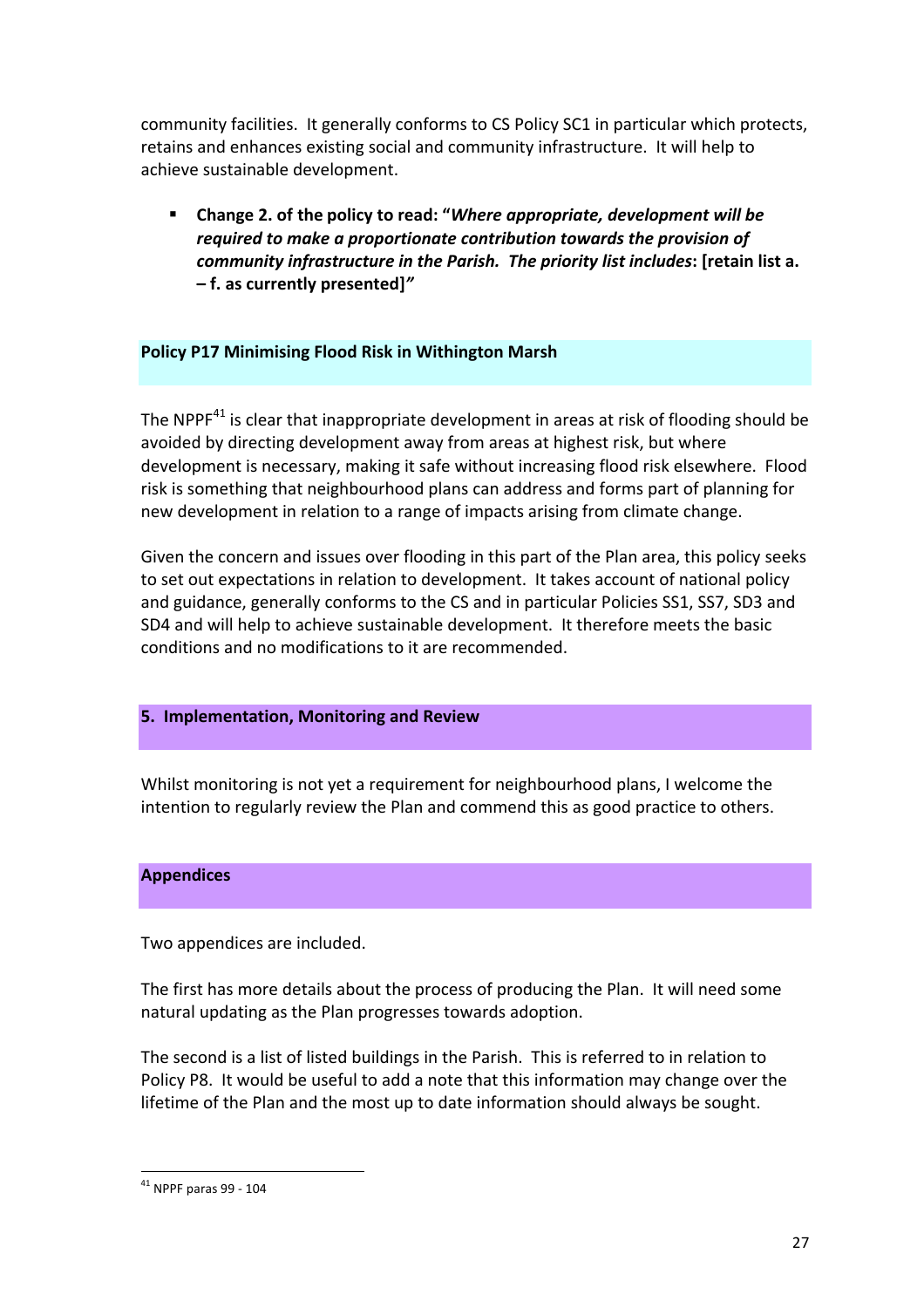**E** Add a sentence to Appendix 2 that reads: "The *information on this map reflects information correct at the time of writing the Plan. Up to date information should be sought from the local planning authority, the Parish Council or appropriate statutory body***."**

## **8.0 Conclusions and recommendations**

I am satisfied that the Withington Group Parish Neighbourhood Development Plan, subject to the modifications I have recommended, meets the basic conditions and the other statutory requirements outlined earlier in this report.

I am therefore pleased to recommend to Herefordshire Council that, subject to the modifications proposed in this report, the Withington Group Parish Neighbourhood Development Plan can proceed to a referendum.

Following on from that, I am required to consider whether the referendum area should be extended beyond the Neighbourhood Plan area. I see no reason to alter or extend the Plan area for the purpose of holding a referendum and no representations have been made that would lead me to reach a different conclusion. I therefore consider that the Plan should proceed to a referendum based on the Withington Group Parish Neighbourhood Plan area as approved by Herefordshire Council on 12 July 2013.

 *Ann Skippers* MRTPI Ann Skippers Planning 19 July 2019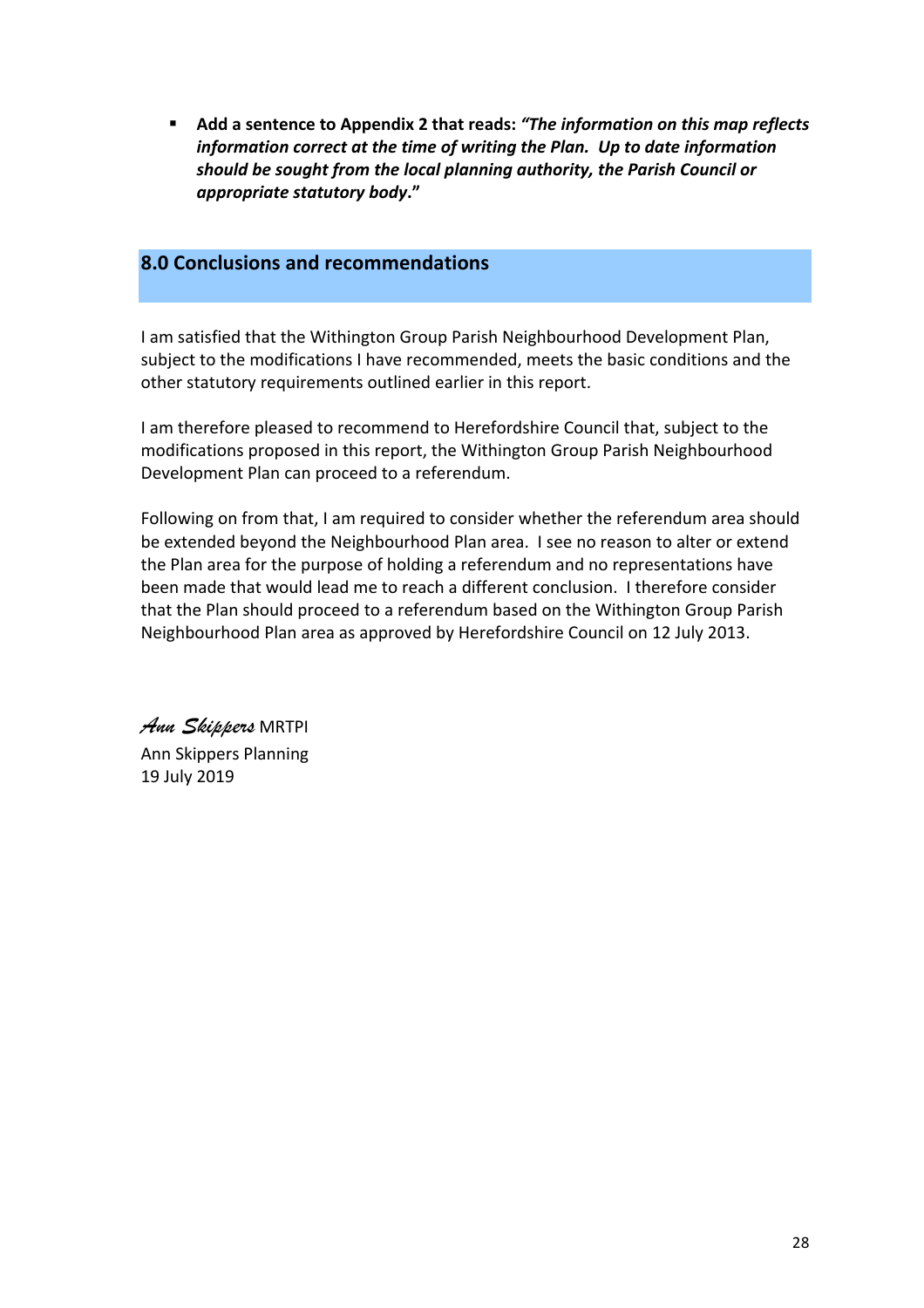## **Appendix 1 List of key documents specific to this examination**

Neighbourhood Development Plan 2017 - 2031 Submission Version

Basic Conditions Statement September 2018

Consultation Statement December 2018 Issue 1.0

 Environmental Report November 2018

Habitats Regulations Assessment Regulation 16 Report November 2018

Habitats Regulations Assessment Report May 2018

 Withington Group Parish Policies Map

 Preston Marsh Policies Map

 Westhide Policies Map

 Withington Policies Map

 Withington Marsh Policies Map

Background Paper No. 1 - Land for Housing August 2018

 Background Paper No. 2–Analysis of Candidate Local Green Spaces

 Herefordshire Core Strategy 2011-2031 October 2015 and Appendices

Saved Policies of the Unitary Development Plan 2007

 Comments from the Group Parish Council on the Regulation 16 representations

 Various documents on the Group Parish Council website www.withingtongroupparishes.co.uk

#### **List ends**